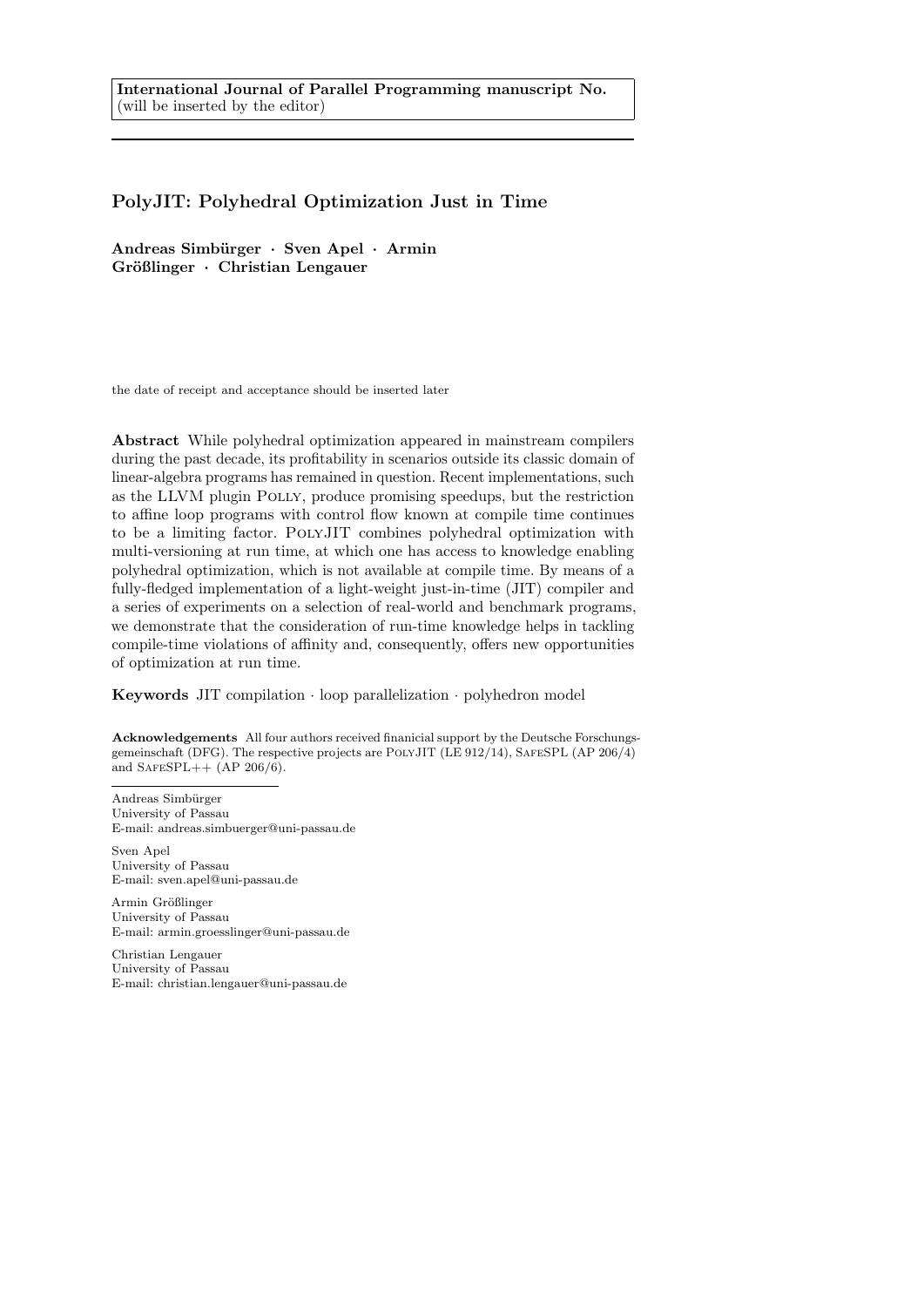## 1 Introduction

Automatic code optimization is becoming an increasingly challenging task. The variety and complexity of optimization techniques have increased with the introduction of hyperthreading, SIMD extensions, multicore processors, general-purpose computing on graphics hardware, low-power computing, etc. Programmers and compiler implementers are being confronted with the architectural variety of platforms and the resulting challenges of performance portability. Just setting a few compiler optimization flags no longer assures high performance.

To tackle this problem, a wide variety of approaches to the automatic optimization of program code has been proposed [\[2\]](#page-28-0). One model-based approach is polyhedral optimization. The polyhedron model [\[12\]](#page-28-1), in which the steps of a loop nest are being spread across a polyhedral space, serves to optimize loop programs automatically (e.g., via parallelization or data localization) by applying algebraic transformations. Its main benefit is that all loop transformations can be discovered via integer linear programming at a cost that is independent of the problem size. Among the many implementations of polyhedral optimizers similar to PLuTo  $[4,5]$  $[4,5]$ , there are two projects that target mainstream compilers: POLLY  $[14, 16]$  $[14, 16]$  $[14, 16]$  and GRAPHITE  $[34]$ .

Full automation comes at the price of limitations on the structure of the programs that can be optimized. In particular, to be analyzable at compile time, loop bounds and memory-access functions are limited to affine linear expressions. For example, array access functions like A[3\*i+1] are allowed, whereas access functions like  $A[i*ij]$  are disallowed. In the past, a number of extensions of the polyhedron model have been proposed to overcome affine linearity in certain cases, but the limitations are still severe [\[17\]](#page-29-2). Another promising approach is to apply polyhedral optimization not only at compile time but also at run time. At run time, more is known about the actual structure of the loops, which opens up new opportunities for optimization.

While promising, it is still unclear whether leveraging run-time information for polyhedral optimization actually pays off. We report on an empirical study of the usefulness of just-in-time polyhedral optimization of real-world applications and benchmark programs. Based on results of previous empirical work on the potential of polyhedral optimization [\[26\]](#page-29-3), we have been developing PolyJIT, an extension to the LLVM compiler framework, which implements a light-weight, platform-independent JIT compiler. PolyJIT overcomes classic compile-time limitations of polyhedral optimization by delaying parts of the optimization process to run time. However, JIT optimization comes at the price of increased program execution time. While classic JIT compilers (e.g., the Java HotSpot VM [\[24\]](#page-29-4)) operate on an intermediate representation of the whole program code, PolyJIT strives to minimize the run-time overhead by concentrating only on an intermediate representation of loops that are likely to profit from polyhedral optimization at run time.

Our empirical study of the merits of PolyJIT relies on 53 programs amenable to polyhedral optimization covering a variety of 12 application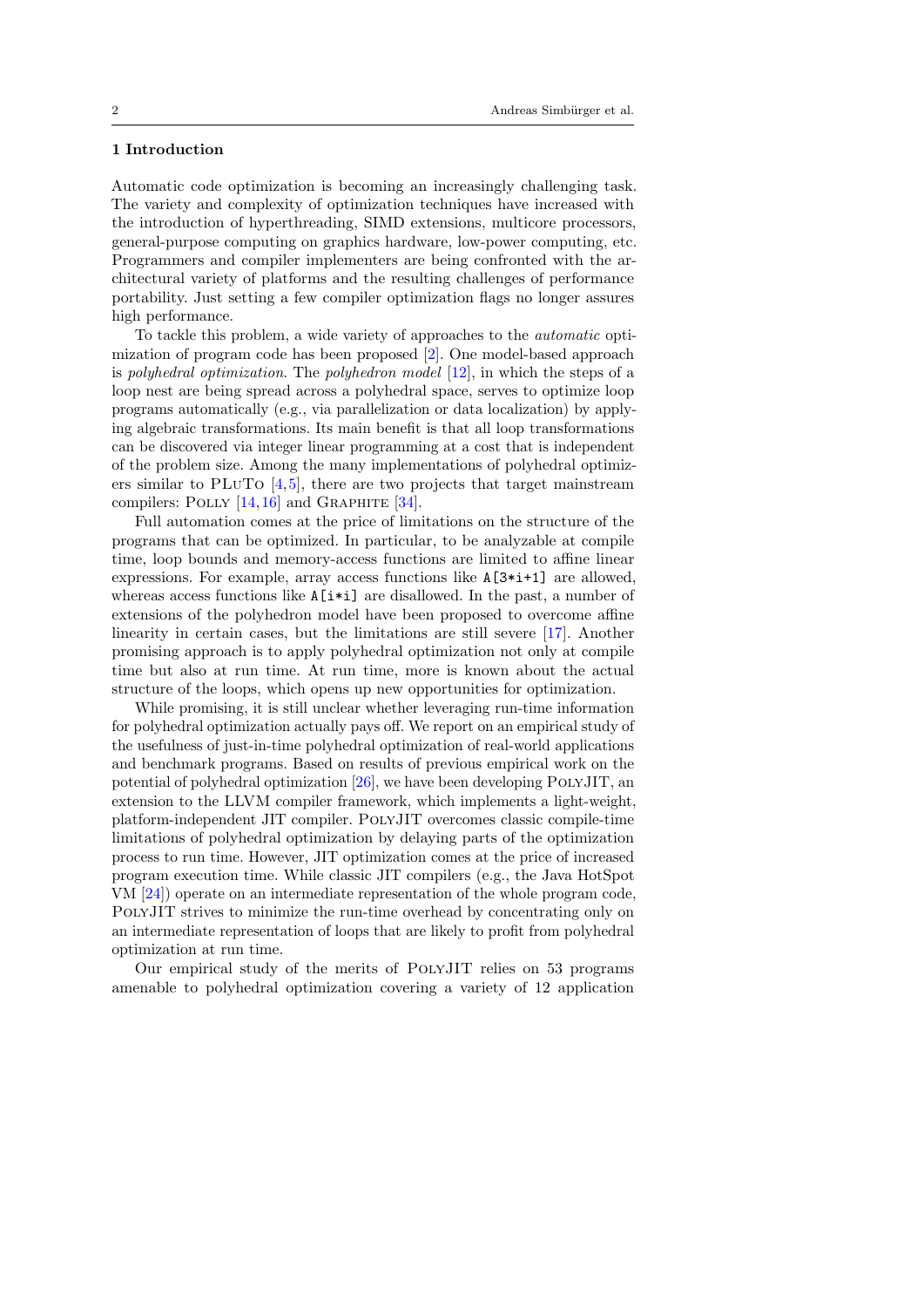domains, including multimedia, compression, or compilation as well as several well-known community benchmark suites. We found that POLYJIT is able to optimize the performance of 29 programs, with run-time speedups of up to 57.69, when considering individual code regions, and up to 13.03, when considering entire programs. Where polyhedral optimization is less applicable, PolyJIT is able to avoid slowing down 38 programs although, as of yet, it has not been able to provide a beneficial polyhedral transformation.

In summary, our contribution is three-fold:

- PolyJIT, a light-weight polyhedral JIT compiler that leverages run-time information to optimize preselected loop nests at run time,
- an empirical study of the state and benefit of polyhedral just-in-time compilation on real-world programs and benchmarks,
- an analysis of PolyJIT's overhead and its influence on the total benefit of polyhedral optimization at run time.

PolyJIT, our analysis engine, all sample programs, and all results are available at the project's Web site: <https://www.infosun.fim.uni-passau.de/cl/PolyJIT/IJPP>

## <span id="page-2-0"></span>2 The Polyhedron Model

The polyhedron model represents programs—in particular, loops—in an algebraic form as polyhedra, to make them amenable to algebraic transformations. A major use case of the model and the corresponding transformations is to parallelize loops; others are cache-locality and memory-usage optimization (see Section [5\)](#page-26-0). The main advantage of the polyhedron model is that loop transformations can be applied fully automatically and independently of the problem size. The price of full automation and feasible complexity is that not all kinds of programs can be processed.

The polyhedral optimization of a program consists of two steps: (1) detect the loops of a program that can be represented in the model, called Static Control Part (SCoP) [\[3\]](#page-28-5), and (2) apply the actual transformations to optimize the program (loop parallelization, etc.). In the following subsections, we introduce the basic model and its limitations. A comprehensive survey of the polyhedron model can be found elsewhere [\[12\]](#page-28-1).

## 2.1 Basic Model

In the polyhedron model, a loop program consists of a number of statements. Each statement has an associated iteration domain (which is defined by the loops surrounding the statement) and a schedule (which determines the execution order of the statement instances). Consider Figure [1,](#page-3-0) which gives an example of a SCoP, to cover briefly the key concepts of the polyhedron model.

Each program statement S comes with its own iteration domain  $D<sub>S</sub>$ , which is a subset of  $\mathbb{Z}^n$ . Each point  $\mathbf{i} \in D_S$  in this domain represents a statement instance  $(S; \mathbf{i})$ ; that is, statement S is executed once for every such i. Our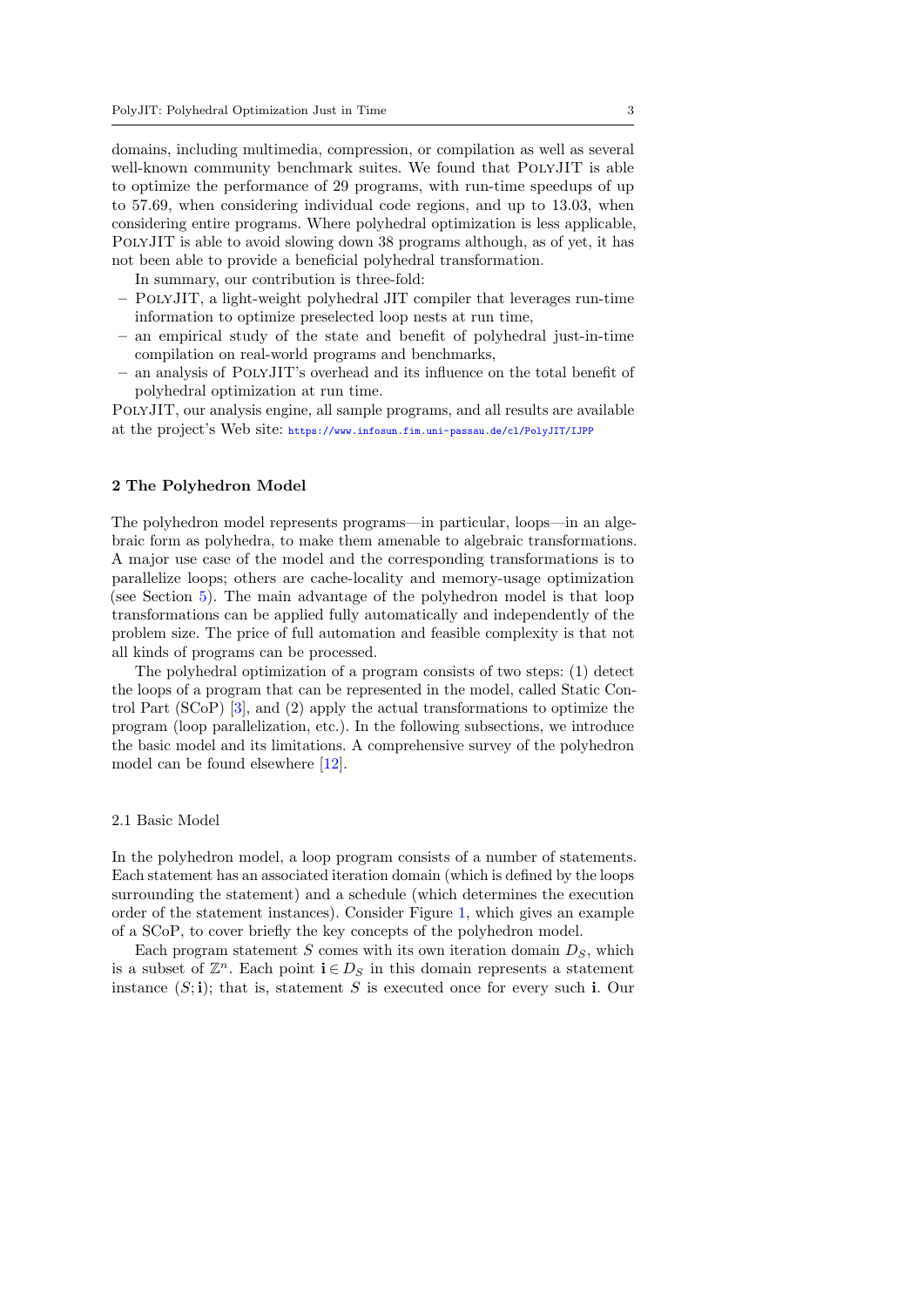```
for (int i=0; i<=n; ++i) {
   for (int j=i; j \le n; ++j) {
       if (i \ge n-j) {
S: A[i+n][j+i] = B[n+2+i-1][j];T: B[i+n][j-i] = A[n-2*i+1][j];}
   }
}
```
Listing 1: A static control part (SCoP)

example has two statements:  $S$  and  $T$  (Lines 4 and 5). They are surrounded by two loops and an if statement and, therefore, share the iteration domain

$$
D_S = D_T = \{ [i, j] : 0 \le i \le n \land i \le j \le n \land n - j \le i \},\
$$

where n denotes a parameter that is constant during the execution of  $S$  and  $T$ but unknown at compile time. We call this a structure parameter. Note that the control flow is known at compile time because the predicate and the loop bounds are affine expressions.

Each statement may contain memory accesses to arrays (the aggregate data structure on which the polyhedron model concentrates); these are represented by relations between the domain of the statement and the indices of the array cells accessed. In our example, both statements perform a read access and, subsequently, a write access. The read and write accesses are summarized in the following relations  $R$  and  $W$ , respectively:

$$
R = \{S[i,j] \mapsto B[n+2 \cdot i-1,j]; T[i,j] \mapsto A[n-2 \cdot i+1,j] \}
$$
  

$$
W = \{S[i,j] \mapsto A[i+n,j+i]; T[i,j] \mapsto B[i+n,j-i] \}
$$

R and W map iteration  $(i, j)$  of S and T to the accessed elements of A and B, respectively.

Transformations of the program must not violate the partial order imposed by the program's semantics. Therefore, the most important computational task, when using the polyhedron model for program transformations, is to compute the dependences between statement instances. Statement instances  $(T; j)$  and  $(S; \mathbf{i})$  are members of the dependence relation iff there are accesses of the same memory cell in  $S$  and  $T$  (for the given values of **i** and **j**).

Determining dependences is undecidable in the general case, because this would require the solution of arbitrary systems of equations derived from the accesses (cf. the unsolvability of Hilbert's 10th problem [\[9\]](#page-28-6)). However, dependences can be computed when iteration domains and accesses are defined by affine expressions (i.e., all constraints can be written in the form  $Mi \geq b$  for  $M \in \mathbb{Z}^{k \times n}$ ,  $\mathbf{b} \in \mathbb{Z}^k$ .<sup>[1](#page-3-1)</sup> Note that some dimensions of **i** can depend on structure parameters, which allows parameters to occur additively (weak parametrization; Listing [2a\)](#page-4-0) in all constraints, schedules, and memory accesses, but not multiplicatively (strong parametrization; Listing [2b\)](#page-4-1).

<span id="page-3-1"></span><sup>&</sup>lt;sup>1</sup> Geometrically, these objects are  $(\mathbb{Z})$ -polyhedra.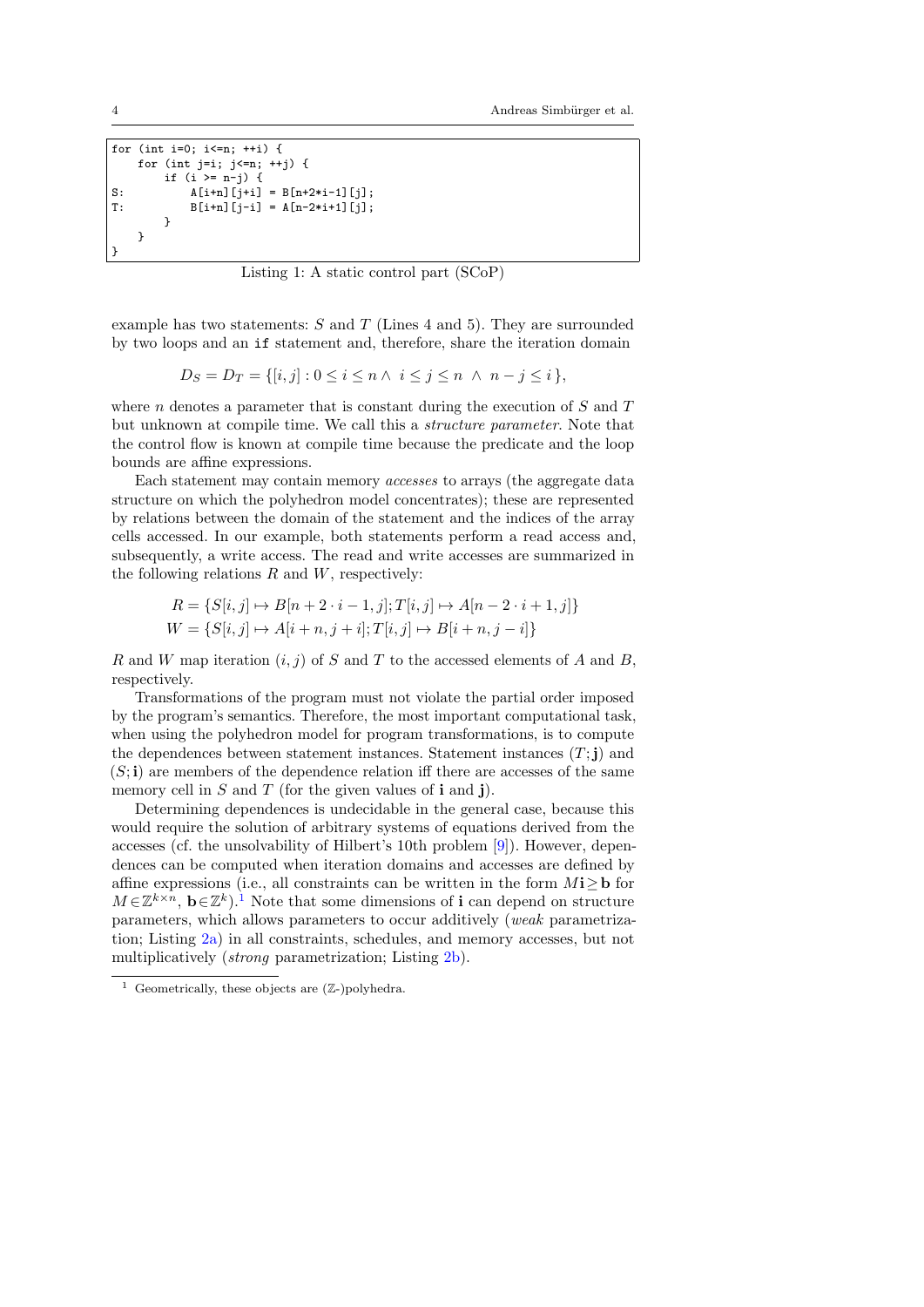## 2.2 Limitations

The restriction to affine expressions implies that non-affine conditions and recursive control flow cannot benefit from polyhedral optimization. Other consequences of the restriction are that the only aggregate data structure allowed is the array (scalars can be represented as zero-dimensional arrays) and the only statement type allowed in the loop body is the assignment. Calls of functions with side-effects inside a loop body are not supported by the basic model, because the memory access behavior and the control flow are hidden inside the body of the function called.

Parameters at run time. The basic polyhedron model requires all loop bounds and memory accesses to be linearly affine (Listing [2a,](#page-4-0) weak parametrization). Non-linearity introduced by parameters (strong parametrization) cannot be handled in the basic model.

| for (int i=0; i<=n; i++) {                         | for (int i=0; i<=n; i++) {                               |
|----------------------------------------------------|----------------------------------------------------------|
| $A[i+n] = \ldots;$                                 | $A[m*1+n] = ;$                                           |
| $\ldots$ = A[i-1+n];                               | $\ldots$ = A[m*(i-1)+n];                                 |
|                                                    |                                                          |
| (a) linear memory access<br>(weak parametrization) | (b) non-linear memory access<br>(strong parametrization) |
|                                                    |                                                          |

<span id="page-4-1"></span><span id="page-4-0"></span>Listing 2: Linear vs. non-linear memory access. The expression  $i - n + 1$  can be handled in the basic polyhedron model. The expression  $m \cdot (i-1) + n$  cannot be handled in the basic polyhedron model, due to the multiplicative parameter m.

In Listing [2b,](#page-4-1) parameter m, although loop-invariant, is multiplied with the value of iteration variable i, forming a non-linear expression. The value of parameter m is known at run time, though. By substituting the value for the parameter name, the loop nest complies with the polyhedron model.

Run-time information about parameters is not limited to constant parameter values. If structure parameter m adopts a limited number of values, one can provide a specialized loop code for each value. In the worst case, polyhedral analysis and optimization have to be performed every time the loop nest is reached by the control flow of the program.

Aliasing known at run time. As soon as we consider input languages that support pointers, we have to deal with the possibility of aliasing. Contemporary alias analysis can provide only a conservative approximation, leading to a so-called *may-alias*, that is, an alias whose existence must be assumed but is uncertain. There are two alternative ways of dealing with a may-alias: (1) one postulates the corresponding dependence at compile time or (2) one tests for the alias at run time and respects its dependence conditionally.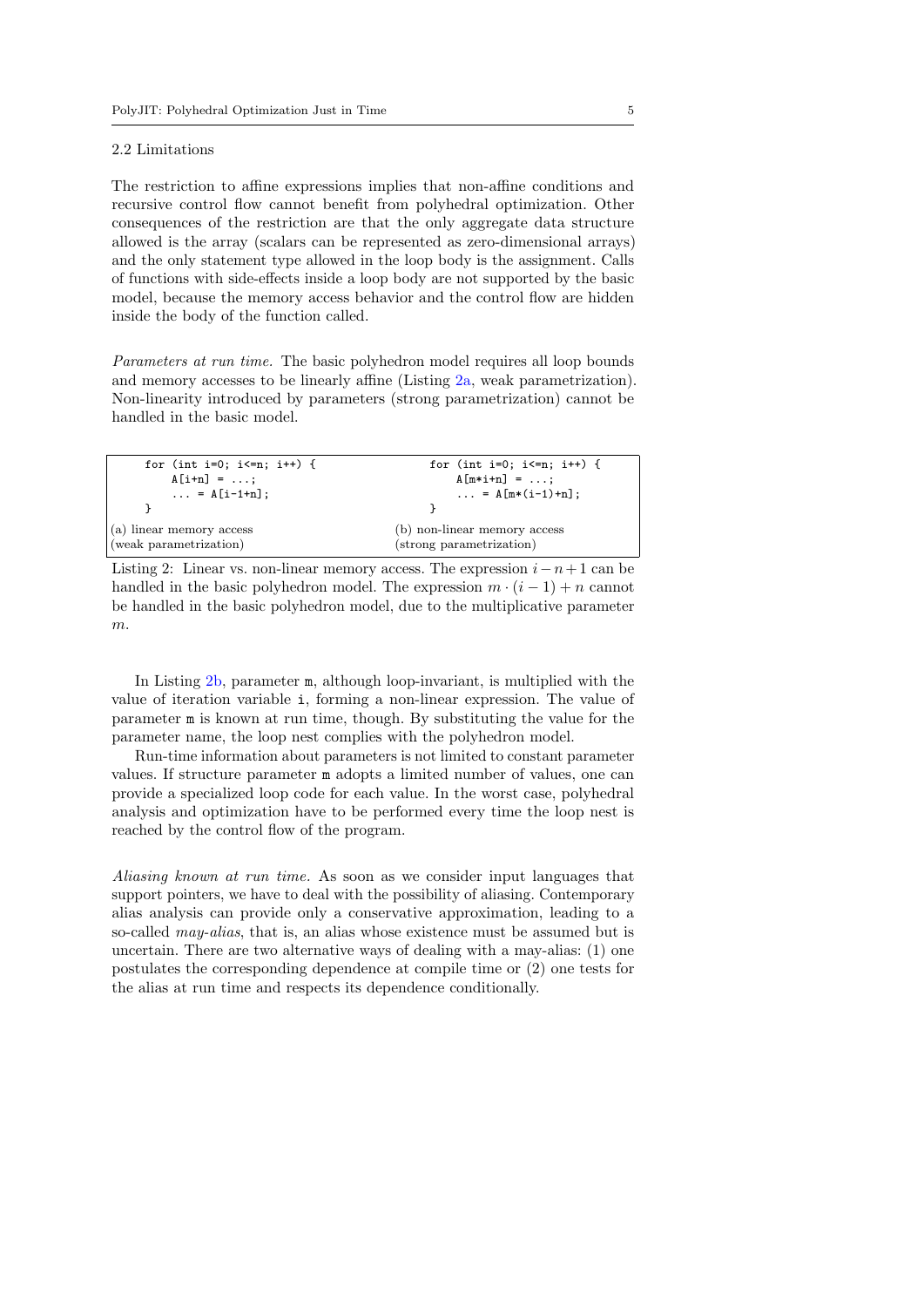In POLYJIT, we take advantage of the fact that the actual aliases are revealed at run time, so we can optimize SCoPs that give rise to aliasing behavior unknown at compile time.

## 3 PolyJIT

This section introduces our polyhedral loop parallelizer and JIT compiler PolyJIT. PolyJIT is implemented on top of the LLVM compiler infrastructure  $[22]$  and its compile-time polyhedral optimizer POLLY  $[16]$ .

#### 3.1 Goals

The focus of PolyJIT is on the automatic loop parallelization of generalpurpose programs—general-purpose, because they need not necessarily belong to the classic application domains of the polyhedron model, such as linear algebra kernels, which spend most of their execution time in a single code region. Such a region is called hot.

Since the workload of general-purpose programs may possess a considerable number of distinct hot regions, PolyJIT needs to be able to provide efficient dynamic coverage of SCoPs that contribute comparitively little to the total execution time.

Traditional JIT compilers (e.g., the Java Hotspot VM or the DalvikVM [\[1\]](#page-28-7)) use an interpreter for the whole program to provide quick startup and an iterative optimization of the code that is deemed hot. Polyhedral transformations incur a considerably higher compilation overhead at run time. Therefore, when we trigger JIT compilation, we want to provide the optimized performance at once, without the intermediate stage provided by an interpreter. To avoid that the potential speedup is eaten up by the effort of its generation, PolyJIT must be able to (1) minimize its run-time overhead and (2) maximize its effective code coverage.

### 3.2 PolyJIT Phases

PolyJIT's two-phase design is similar to that of other frameworks that optimize kernel functions at run time (e.g., OpenCL [\[30\]](#page-29-6) or CUDA [\[8\]](#page-28-8)). The following algorithms are not restricted to LLVM but, in their explanation, we follow LLVM terminology.

The compilation phase detects all loops that are amenable to run-time optimization and prepares the binary for JIT support. The execution phase picks up the information collected in the compilation phase and invokes the JIT compilation of the optimized dynamic SCoPs during program execution.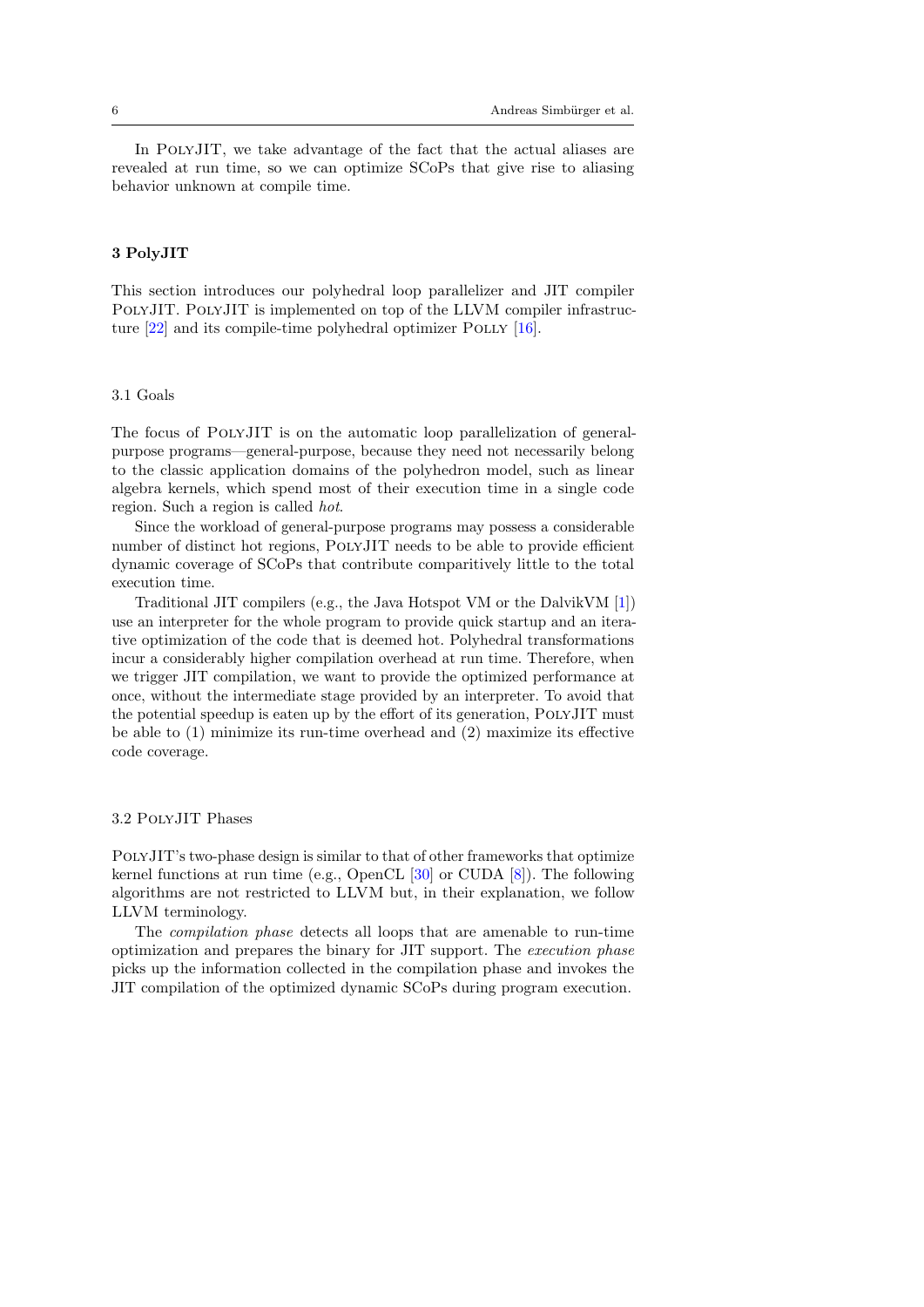### <span id="page-6-1"></span>3.3 Compilation Phase

The compilation phase prepares the binary for a JIT execution with PolyJIT. The steps performed are listed in Algorithm [1.](#page-6-0)

<span id="page-6-0"></span>

| <b>Input:</b> a module $M$                                                           |
|--------------------------------------------------------------------------------------|
| <b>Output:</b> a set of modules, each of which carries an extracted SCoP function.   |
| <b>Variables:</b> a set params $\in$ uses(scops(M)),                                 |
| a set candidates $\in scopy(M) \times uses(scopy(M)),$                               |
| a set <i>worklist</i> $\subseteq$ <i>regions</i> $(M)$                               |
| 1: modules $\leftarrow \emptyset$                                                    |
| 2: for each $func \in M$ do                                                          |
| $candidates \leftarrow \emptyset$<br>3:                                              |
| $worklist \leftarrow \{topLevelRegion(func)\}$<br>4:                                 |
| while <i>worklist</i> $\neq \emptyset$ do<br>5:                                      |
| $region \leftarrow pop(wordklist)$<br>6:                                             |
| if $\neg$ <i>is Valid</i> ( <i>region</i> ) then<br>7:                               |
| $worklist \leftarrow worklist \cup children (region)$<br>8:                          |
| else<br>9.                                                                           |
| $candidates \leftarrow candidates \cup \{(region, uses (region))\}$<br>10:           |
| for each (region, params) $\in$ candidates do<br>11:                                 |
| $newFunc \leftarrow \text{EXTRACTFunc}(region,params)$<br>12:                        |
| $newModule \leftarrow$ GENERATEPROTOTYPE( $newFunc$ )<br>13:                         |
| $\textit{prototype} \leftarrow \text{SERIALIZEPROTOTYPE}(\textit{newModule})$<br>14: |
| $modules \leftarrow modules \cup INJECTPOLYJIT(M, prototype, func)$<br>15:           |
| 16: return modules                                                                   |

Algorithm 1: PrepareDynamicSCoPs(Module)

The preparation of dynamic SCoPs is divided into two parts. First, we identify all suitable code regions via a dynamic SCoP detection. Second, each detected region is encapsulated as a separate module, which serves as a prototype for multi-versioning, and stored in the final binary in serialized form.

Dynamic SCoP detection The detection of dynamic SCoPs is performed on each function of the program. Each function may contain an arbitrary number of SCoP candidates. A SCoP represents a region of LLVM IR code. A (simple) region is a group of basic blocks that share a single-entry edge and a single-exit edge in the function's control-flow graph [\[35\]](#page-29-7). The detection of dynamic SCoPs performs a recursive-descent traversal of LLVM's region tree, similarly to Polly's detection procedure. Algorithm [1](#page-6-0) shows an iterative version of the region tree walk (Lines [3–10\)](#page-6-1). However, the requirement of linear affinity of array access functions, conditions, and loop bounds must be relaxed to admit expressions of the form  $n \cdot i + c$ , where n and c are structure parameters and i is a loop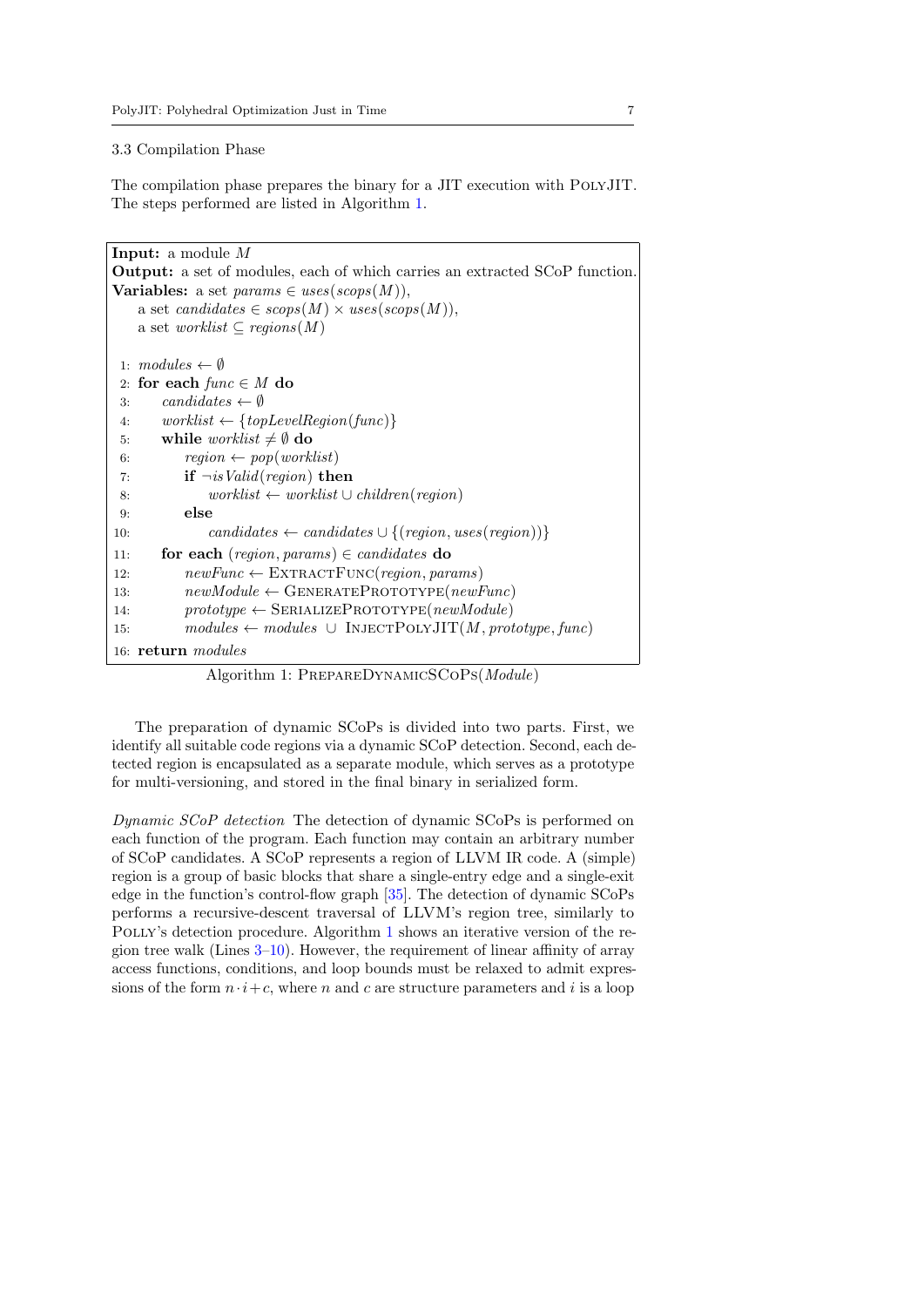variable (cf. Section [2\)](#page-2-0). Accesses to multi-dimensional arrays are represented as linearized pointer accesses in LLVM IR (e.g.,  $int A[n][m]$ ;  $A[i][j]$ ; becomes the non-affine access int  $*A$ ;  $*(A + n * i + i)$ ). All information about the multi-dimensional properties of array A is lost. Therefore, PolyJIT ignores Polly's optimistic delinearization of multi-dimensional accesses and subjects them instead to a dedicated treatment at run time.

Structure parameters that appear as a factor in a non-affine expression must be replaced with their run-time values later on. The dynamic SCoP detection collects all of these parameters and returns them together with a valid dynamic SCoP candidate.

```
Input: a region R, a set params \in uses (R)Output: a function that contains RVariables: a set usedInside ∈ uses(R), a set usedOutside ∈ uses(R)
 1: (usedInside, usedOutside) \leftarrow inouts(R)2: funcArguments ← usedInside ∪ usedOutside
 3: for each argument \in funcArguments do
 4: for each p \in \text{params} do
 5: if p \in exprTree(argument) then mark(argument)6: func \leftarrow emptyFunction(funcArguments)7: return extract(R, func)
```
## Algorithm 2: EXTRACTFUNCTION $(R, \text{params})$

<span id="page-7-1"></span>SCoP-to-function extraction. A successfully detected dynamic SCoP candidate must be encapsulated as a separate function, as specified by Algorithm [2,](#page-7-0) before it can be optimized by PolyJIT at run time. The dynamic SCoP detection provides a Region and a set of params (Algorithm [1,](#page-6-0) Line [11\)](#page-6-1). The result of the ExtractFunction is the newly encapsulated function that contains the dynamic SCoP.

The code region of a dynamic SCoP candidate can make use of values that are defined or used outside. The extraction collects these values and makes them arguments of the new function. All values are passed by reference to the function to preserve the semantics of the original code region. The function arguments are annotated as to whether or not they are suitable for multi-versioning at run time (Algorithm [2,](#page-7-0) Line [5\)](#page-7-1). This includes all structural parameters, not only those that are required for a dynamic SCoP to become a standard affine one.

It is possible that structural parameters are used inside the SCoP in different contexts (e.g., as 64-bit or 32-bit integer). In such cases, cast instructions convert between the representations. These can be hoisted out of the SCoP and, therefore, would appear as two separate structural parameters in the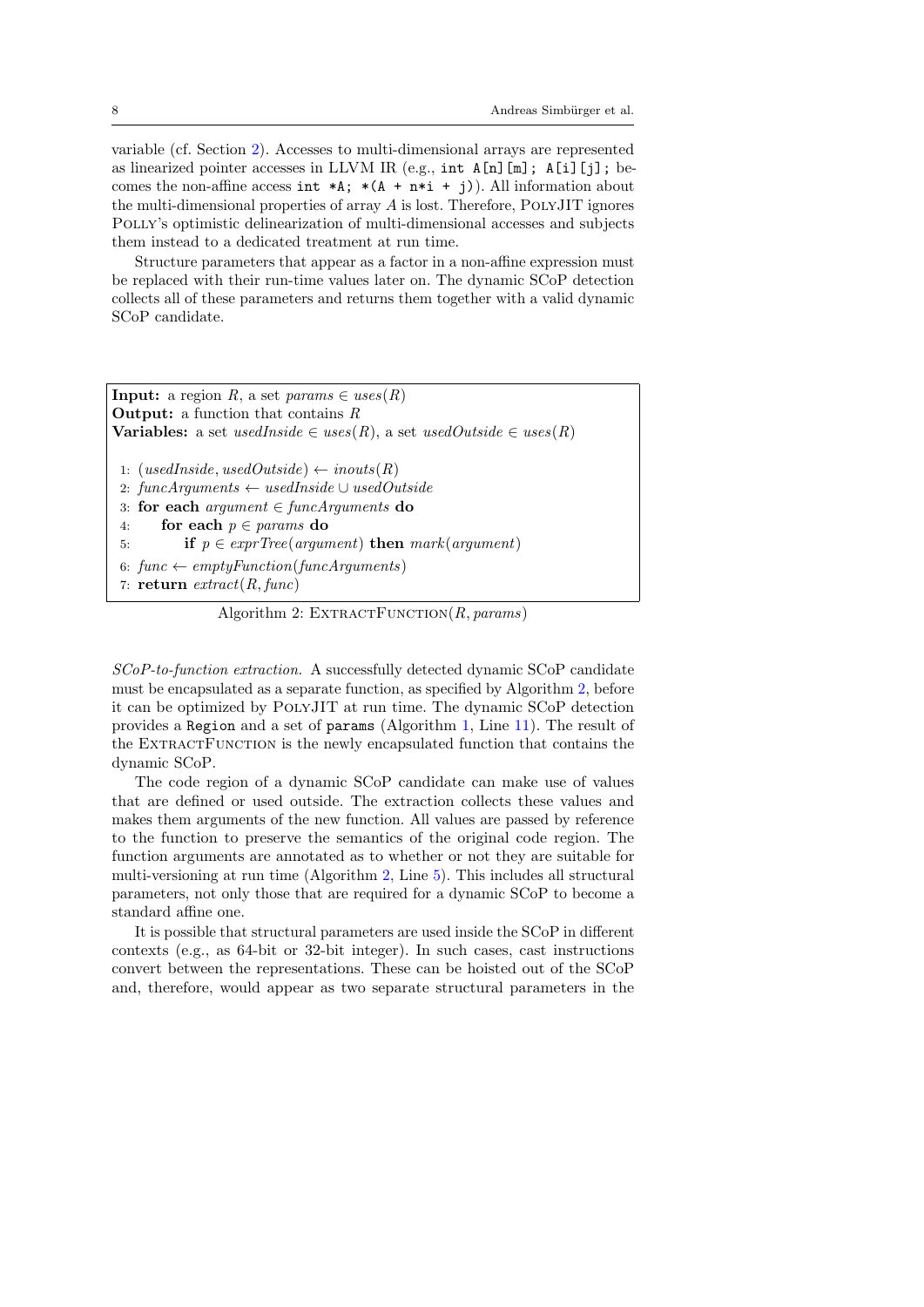extracted function signature. PolyJIT tries to avoid this and enlarges the code region to the original definition of the structural parameter.

<span id="page-8-0"></span>**Input:** a function  $F$ , **Output:** a prototype module that contains a clone of  $F$ 1:  $module \leftarrow getModule(F)$ 2:  $newModule \leftarrow copyEmpty(modelle(F))$ 3:  $newFunc \leftarrow createEmpty(newModule, type(F))$ 4: for each globalValue  $\in$  globals(module)  $\cap$  uses(F) do 5: globals(newModule) ← weakLinkage(copy(globalValue)) 6: return  $cloneFunctionInto(F, newFunc)$ 

Algorithm 3: GENERATEPROTOTYPE $(F)$ 

<span id="page-8-1"></span>Prototype extraction. The extraction of functions for the main module is specified by Algorithm [3.](#page-8-0) During the execution of the main program, POLYJIT reconstructs the function from its serialized image and uses it as prototype for new function variants. To this end, the extracted function must be converted to a separate LLVM IR module, which can be read from memory later during the main program's execution. The function-to-module conversion requires the extracted function to be cloned into an empty LLVM IR module. However, in the presence of accesses to global values (i.e., global variable uses and calls of other functions), we must clone the global variable definitions, as well, and change the linkage type, such that the linker guarantees that there is only one copy of the symbol at run time (Line  $4-5$ ). After successful extraction, we can serialize the new module and store it as a global variable in the final binary.

PolyJIT callback injection. The final step of PolyJIT's compilation phase provides a stub that redirects calls of the extracted function to PolyJIT's run-time library. The prototype extraction generates a call of the extracted function in place of the original dynamic SCoP.

This function call must be changed to a call to PolyJIT's run-time library. Our generated stub has the same function signature as the extracted function. Listing [3](#page-9-0) shows a code example of a function stub. The original ScopFunction takes five parameters and has the parameters n and k marked for multiversioning with \_\_polyjit. We store references to all parameter values in an array (params) on the stub function's stack and invoke PolyJIT's run-time environment. Other than the original function's parameter values, function stub redirection enables passing context information (e.g., call frequencies or execution times into PolyJIT's run-time environment without additional overhead).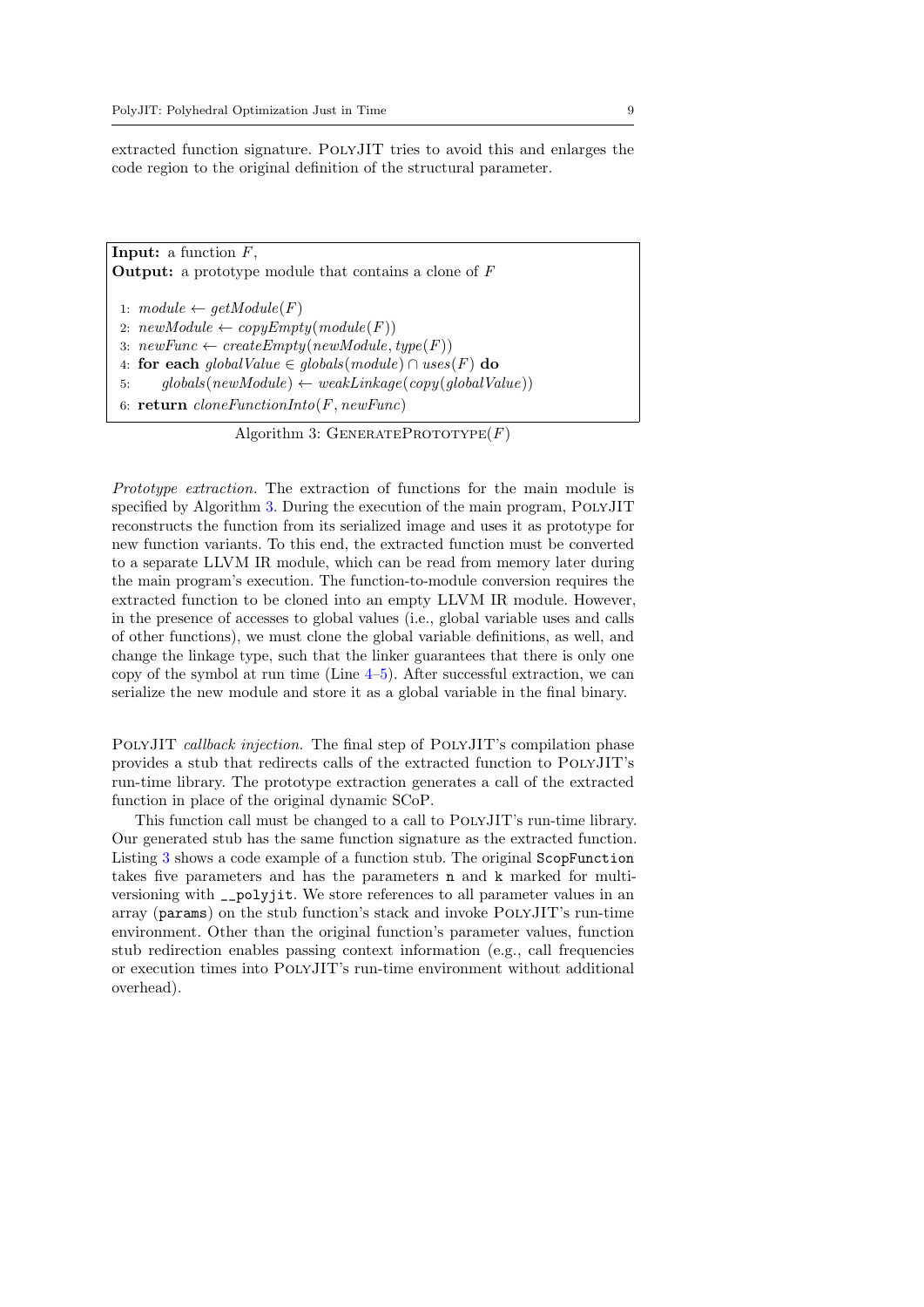```
void ScopFunction(int __polyjit n, int A[2048],
                  int __polyjit k, float alpha,
                  int B[2048]) {
   void *params[5];
   params[0] = kn;params[1] = A;params[2] = kk;parans[3] = kalpha;params[4] = B:
   pjit_main(&ScopFunctionPrototype, 5, params);
}
```
Listing 3: Example of a function stub for PolyJIT in C-like syntax.

#### <span id="page-9-1"></span>3.4 Execution Phase

During the execution phase, PolyJIT will be activated as soon as one of the JIT callbacks (injected in the compilation phase by Algorithm [3\)](#page-9-0) gets issued. Once activated, PolyJIT will execute its run-time phase as specified by Algorithm [4.](#page-10-0) First, it descrializes the appropriate dynamic SCoP into memory (Lines  $1-2$ ). From there, the input parameters of the SCoP will be analyzed. Since the LLVM IR representation of the requested dynamic SCoP is available at run time, the given input parameter values can be matched with the corresponding formal parameters in LLVM IR, as specified by Algorithm [1.](#page-10-1)

The input parameter values are used for multi-versioning of the prototype functions. Each input parameter value is matched with a function parameter marked by PolyJIT at compile time (cf. Algorithm [2\)](#page-7-0). PolyJIT holds a cache of all generated function variants. A hash calculated from the pointer to the prototype and the input parameter values used for multi-versioning serves as key for each variant.

Next, PolyJIT generates a new version of the prototype and substitutes all uses of the marked function arguments with a constant for each parameter value (Lines [4–5\)](#page-9-1). This effectively transforms all non-affine expressions detected as strong parametrization by PolyJIT to affine ones. The new version is then optimized using the default compile-time polyhedral optimization pipeline provided by Polly. However, as an extension, Polly can be controlled by PolyJIT for each variant generated (i.e., Polly's configuration parameters can be tuned by PolyJIT). For example, we added a simple heuristics that is able to derive an appropriate tile size for the outermost parallel loop dimension, if any, in the variant generation step. After optimization, the variant is stored with its associated hash value in POLYJIT's function cache, such that a simple hash calculation and cache lookup will find it when it is called repeatedly.

Multi-versioning. The process of variant generation that is described in the following paragraph is an instance of function multi-versioning, a technique used by compiler optimizations and sample-based profilers [\[21\]](#page-29-8). Arbitrary pieces of code are cloned and modified to match different objectives (e.g., additional measurement instrumentation or different version for each accelerator card on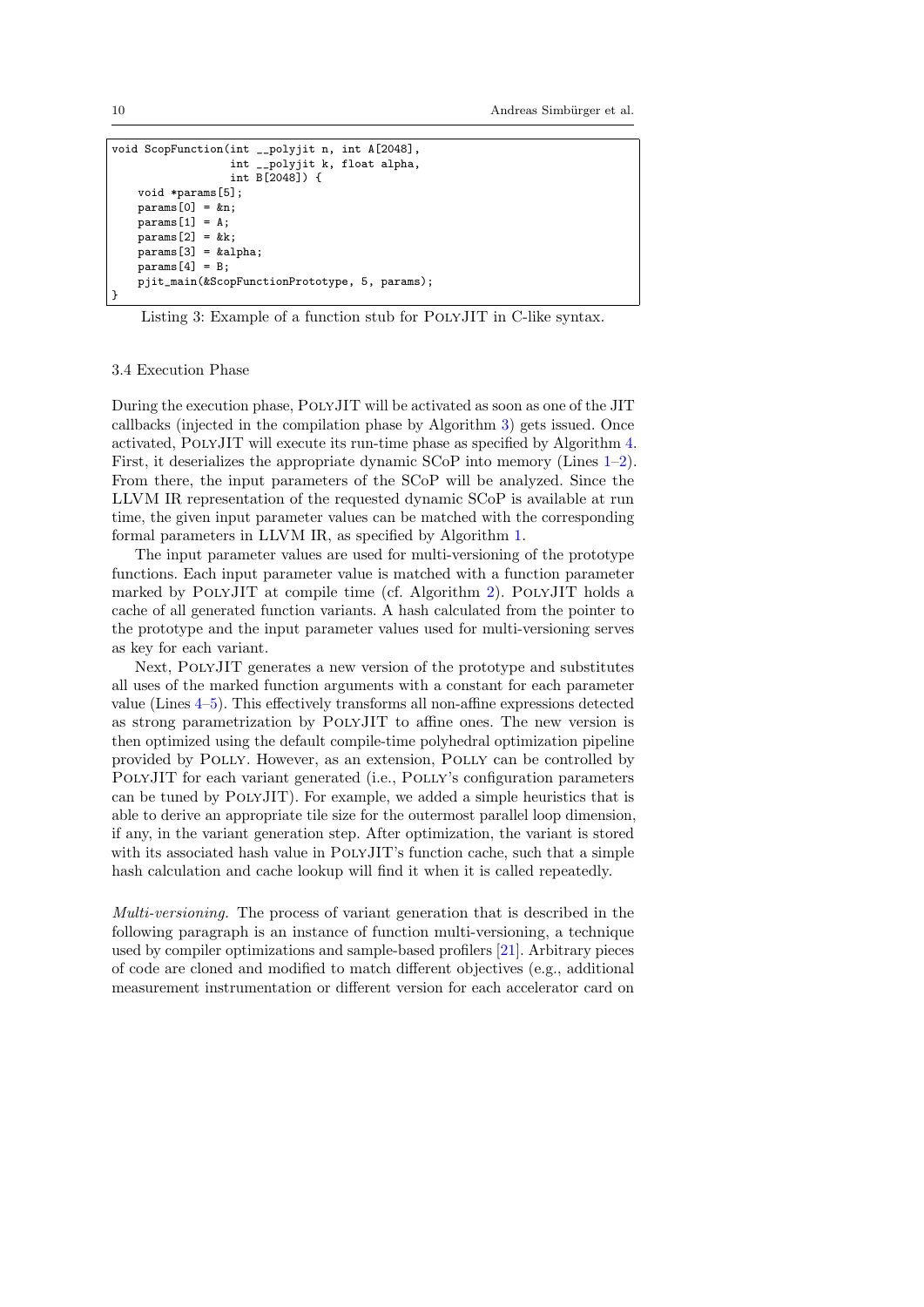<span id="page-10-0"></span>

<span id="page-10-1"></span>Figure 1: Select parameters for multi-versioning at run time.

Values 2048 0x42 8 1.5 0x23

the host). Different versions are meant to be activated conditionally. In general, multiple versions are generated at compile time and one is selected at run time or ahead of run time. Beside PolyJIT, a further example is Polly, which performs multi-versioning inside its code generation. In front of the original code region, Polly forms a new branch in the control flow and generates the code for the fully optimized SCoP into it, while the original code remains on the second branch. While Polly analyzes a SCoP, it may be required to make assumptions under which the optimized version of the SCoP may be run (e.g., assumptions about the bounds of structure parameters). These assumptions require a run-time check that forms the branch condition for the generated versions.

Variant generation. PolyJIT uses multi-versioning to spawn a new variant from a single prototype function. Function arguments that are suitable for multiversioning have been marked by the detection process before (cf. Algorithm [1\)](#page-6-0). Uses of these marked function arguments are replaced with the actual parameter values, as shown in Figure [1.](#page-10-1)

The new version of the prototype function, with all parameter values substituted, is then handed over to the polyhedral optimization pipeline driven by Polly. This pipeline includes all transformations available at compile time,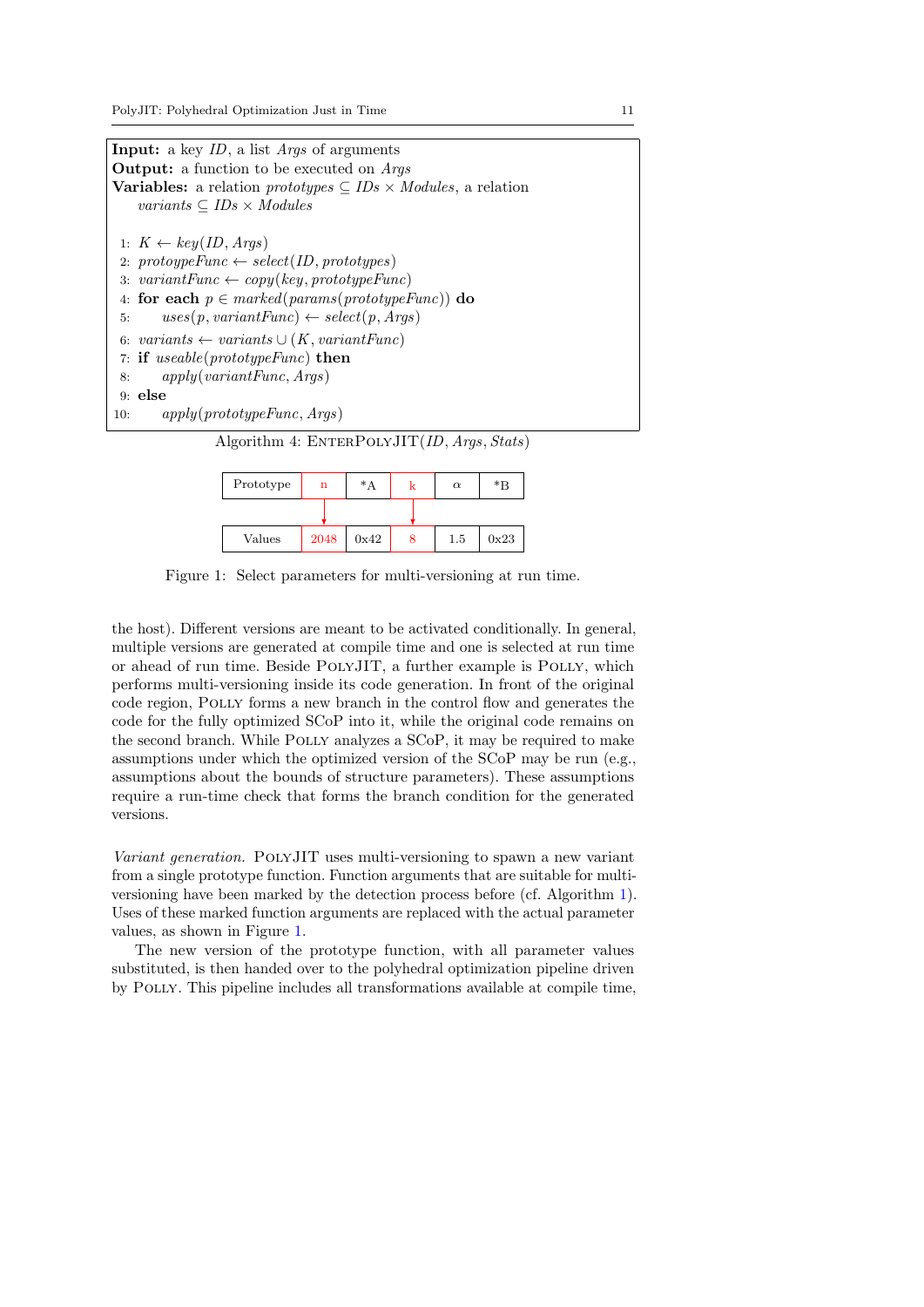including the generation of alias checks that might be necessary to prove alias freedom at run time. Multi-versioning of all required parameters often leads to constant loop bounds in the outermost dimension of all transformed SCoP candidates. Therefore, we can determine the number of iterations of each loop dimension as a single scalar value and use it to guide POLLY's first-level tiling. In PolyJIT's case, tiling serves to introduce task parallelism with OpenMP at the outermost dimension wherever suitable. The number of threads available for a task-parallel execution is known at run time. PolyJIT uses this knowledge to drive the tiling with simple heuristics that generate one tile for each thread available to the run-time environment. Inside each tile, a second round of tiling serves to increase data locality. Wherever suitable, SIMD vectorization is applied at the innermost level, driven by POLLY's own cost model.

## 4 Evaluation

Typically, JIT compilers work with an intermediate representation of the input program, which is being profiled at run time to identify hot paths in the control-flow graph for further optimization. In contrast, PolyJIT avoids most costly run-time profiling because it can preselect all potentially hot code regions at compile time. In addition, the JIT approach permits PolyJIT to consider more liberal code formats than the polyhedron model can handle, such that the exploitation of later run-time knowledge will reduce the SCoPs back to a treatable format. Hence, we evaluate PolyJIT's capabilities on the execution of both the entire program and its individual SCoPs.

#### <span id="page-11-0"></span>4.1 Research Questions

As a first research question, we would like to learn about POLYJIT's influence on the execution times of individual SCoPs:

 $RQ_1$  Is POLYJIT able to reduce the execution time of individual SCoPs significantly compared to the best optimization that a traditional compiler can provide with or without polyhedral optimization enabled?

The ability to reduce the execution time of individual SCoPs is only half the story, though. A local speedup might be annihilated by the overhead incurred by the optimization necessary to achieve that speedup. Therefore, our second research question is:

 $RQ_2$  Is POLYJIT able to reduce the overall execution time of entire programs significantly?

PolyJIT performs multi-versioning of structural parameters at run time. This empowers it to handle all array accesses covered by Polly's optimistic delinearization (Section [5\)](#page-26-0)—and even some more. However, it requires run-time code generation. Thus, our third research question is: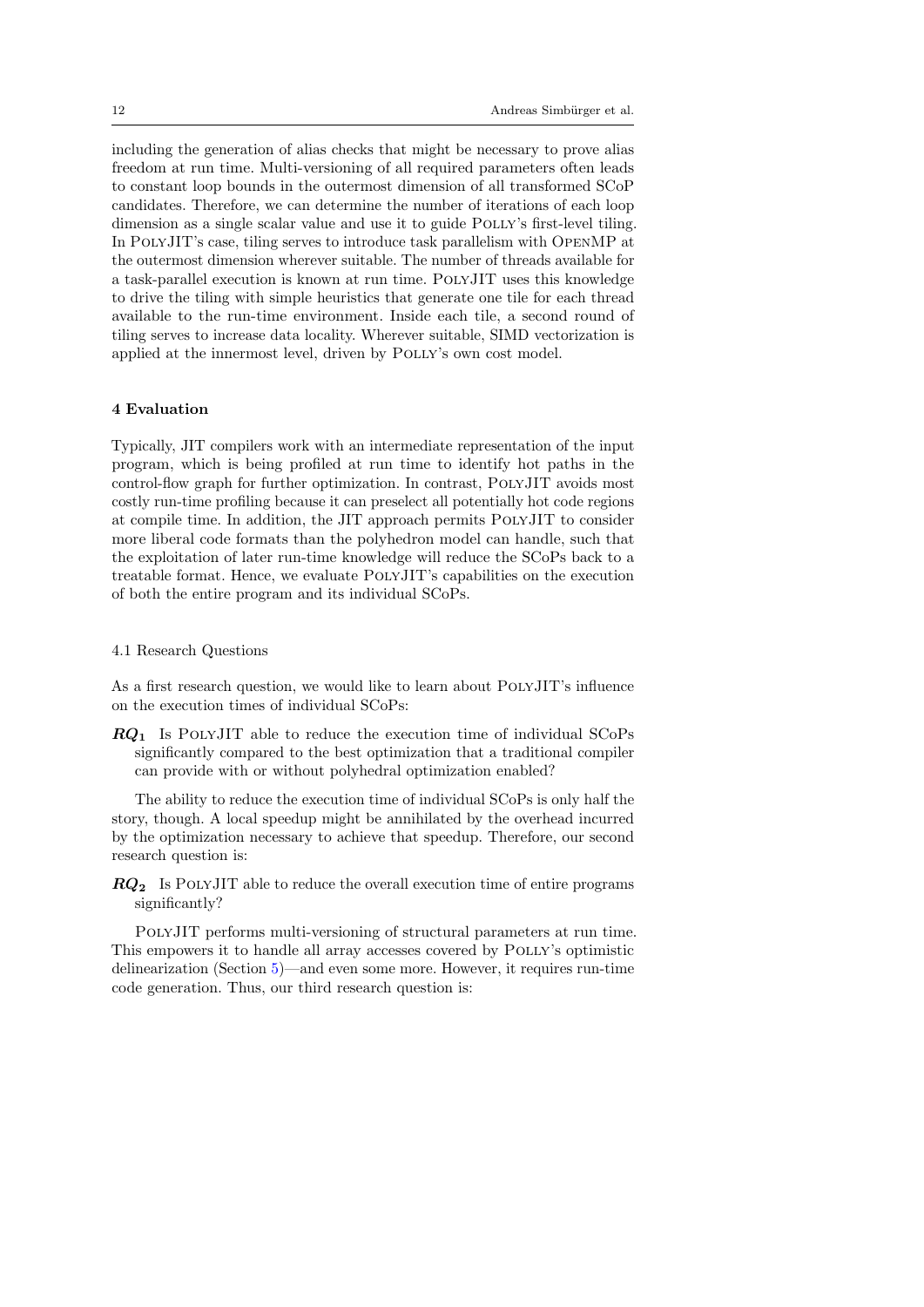RQ<sup>3</sup> Is multi-versioning at run time able to overcome the overhead introduced by run-time code generation and polyhedral optimization?

As noted before, PolyJIT can cover more memory accesses than optimistic delinearization at the price of run-time code generation. In cases that are covered by both approaches, we are interested in the differences in achievable performance. Therefore, our fourth research question is:

 $RQ_4$  Does run-time value specialization result in more efficient code compared to using only delinearization of multi-dimensional array accesses?

### <span id="page-12-0"></span>4.2 Operationalization

Our four research questions require different measures. All configurations except the baseline ones are able to extract the following measures.

#### 4.2.1 Measures

**Definition 1** (Speedup & Slowdown) The speedup  $S_c$  of a program is the execution time  $T_0$  of the program running in the baseline configuration, divided by the execution time  $T_c$  of the program running in configuration  $c$ . For values of  $T_c$  greater than  $T_0$ , we use its negative reciprocal, called *slowdown*:

$$
S_c := \begin{cases} T_0/T_c & \text{: } T_0 \ge T_c \\ -T_c/T_0 & \text{: otherwise} \end{cases}
$$

Note that, with our definition, we generate negative speedup values in the case of a slowdown (e.g.,  $T_A = 2, T_0 = 1 \rightarrow S_A = -2$ ). In addition to the classic speedup, we determine the fraction of the sequential run time that we can obtain with a polyhedral transformation [\[26\]](#page-29-3):

Definition 2 (Execution SCoP coverage) Let S be the set of SCoPs of a program. Let  $t : S \to \mathbb{R}$  be a function that returns the accumulated run time of a SCoP in the run(s) of the program. Let  $T$  be the accumulated run time of the program for arbitrary sets of input values. The execution  $SCoP$ coverage (EC) of the program is:

$$
EC := \frac{1}{T} \cdot \sum_{s \in S} t(s)
$$

The execution SCoP coverage allows us to estimate the potential benefit of an optimization by determining the fraction of the sequential program's run time that is spent inside SCoPs. It reveals whether our transformations are able to hit the hot spot(s) of the program. The higher the SCoP coverage, the larger the potential effect of polyhedral optimization on a specific program run.

For an analysis of PolyJIT's run-time overhead, we use a third measure: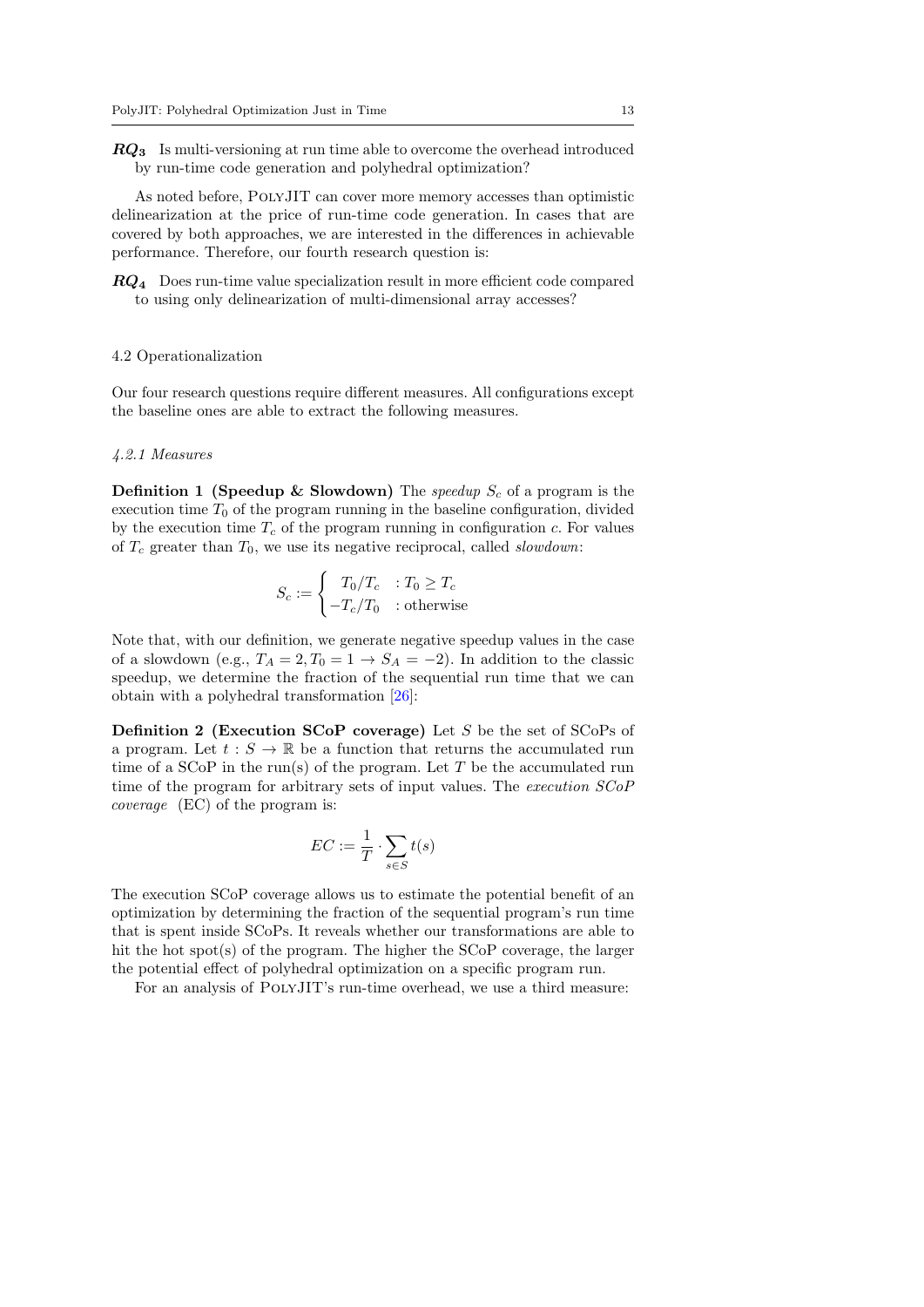Definition 3 (Overhead Coverage) The overhead coverage (OC) of a program running in configuration c is the time  $O<sub>c</sub>$  spent inside the JIT's internal execution phase in relation to the total execution time  $T_c$ :

$$
OC_c := \frac{O_c}{T_c}
$$

Furthermore, we count the number of variants  $(V)$  of versions that we were able to generate, the number of cache hits  $(C)$  that we were able to achieve, and the number of blocked (B) prototypes. A prototype is blocked from further optimization by PolyJIT if Polly is not able to generate optimized code at run time after run-time optimizations applied by PolyJIT.

For the presentation of descriptive statistics we list n as the number of observations, Min as the minimum,  $\tilde{\mathbf{x}}$  as the median,  $\bar{x}_{\text{trim}}$  as the trimmed average with a trim factor of 5%, Max as the maximum,  $IQR$  as the interquartile range (i.e., the delta between the 1st and the 3rd quartile), and s as the standard deviation.

#### 4.2.2 Configurations

The following configurations yield sets of measures that we employ to answer our research questions. The numbers and types of available measures depend on the configuration. All projects are compiled with the default options, supplied by the individual project. Deviations are documented in the source code of BENCHBUILD, a tool for large-scale empirical evaluation [\[28\]](#page-29-9). BENCHBUILD covers a wide range of different application domains including compression, databases, multimedia and verification.

We encode the properties and enabled features of all available configurations in their names. The two *static* (*stat*) configurations do not perform any optimization at run time and serve mainly as a baseline for our measurements. All other configurations are considered to be  $dynamic (dyn)$ . Furthermore, we distinguish the configurations by their use of the following features.

- POLLY (*polly*) enables optimization and code generation by POLLY. All dynamic configurations have POLLY enabled.
- Delinearization (delin) enables the recovery of multi-dimensional array accesses from their linearized representation in LLVM-IR.
- Specialization (spec) enables the run-time multi-versioning that replaces parameters with their known values.
- $-$  Adaptation  $(+)$  enables run-time tuning of POLLY's tiling configuration based on knowledge about the input program and the target machine. This feature uses a simple heuristic to optimize tile sizes of the outermost dimensions to adjust the workload size parallel threads and serves as a proof-of-concept that we can perform adaptive optimization of SCoPs.

Table [1](#page-14-0) shows a feature matrix of all available configurations. All compile statically with the optimization level –O3 using clang. In all cases but one, Polly's parallel code generation is enabled and all other options remain on their default values.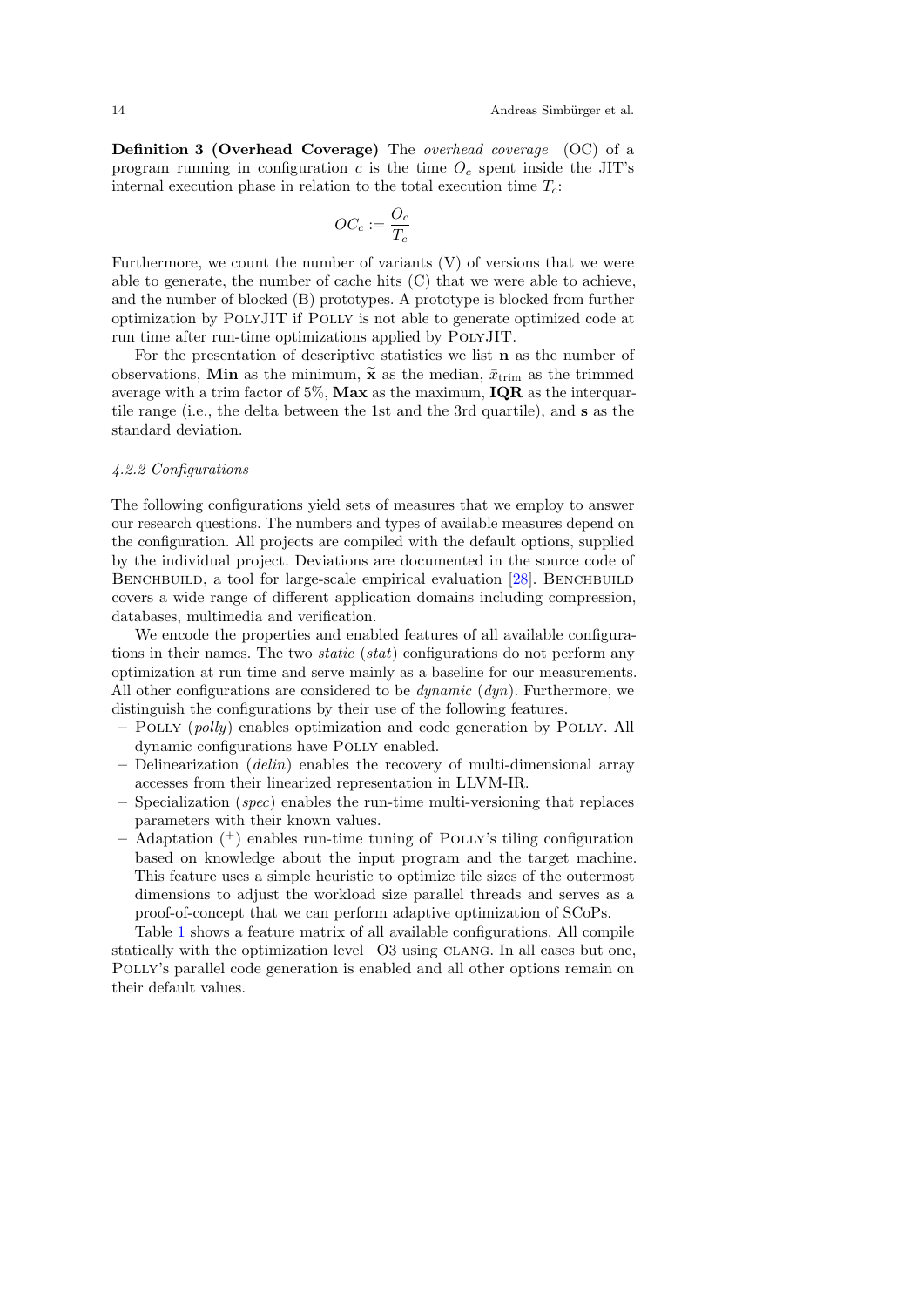<span id="page-14-0"></span>

|                      | POLYJIT | <b>POLLY</b>        | Delinearization | Specialization | Adaptation |
|----------------------|---------|---------------------|-----------------|----------------|------------|
| stat                 |         |                     |                 |                |            |
| $stat\_poly$         |         | $\mathcal{N}^{(1)}$ |                 |                |            |
| $dyn\_spec\_delin$   |         | $\mathcal{N}^{(2)}$ |                 |                |            |
| $dyn\_{delin}$       |         | $\mathcal{N}^{(2)}$ |                 |                |            |
| $\frac{dyn}{}$       |         | $\mathcal{L}^{(2)}$ |                 |                |            |
| $dyn\_spec$          |         | $\mathcal{L}^{(2)}$ |                 |                |            |
| $dyn\_spec\_delin^+$ |         | (2)                 |                 |                |            |

Table 1: All available configurations and their enabled features used for the evaluation of PolyJIT. Feature Polly is enabled at compile time when marked with  $(1)$  and enabled at run time when marked with  $(2)$ . POLLY's configuration options are left on their defaults, except for parallel code generation and  $dyn\_spec\_delin^+$ .

#### 4.2.3 Measurement Strategies

The answers to our four research questions require different configurations of PolyJIT. Next, we introduce the configurations necessary and the measurement strategies applied to answer each question.

 $RQ_1$  We are interested in the local speedup of each region, so we compare the execution time of each region in the following two configurations: the total execution time  $T_{dyn\_{delin}}$  of configuration dyn-delin and the execution time  $T_{dyn\text{-}spec\text{-}delin}$  of  $\frac{dyn\text{-}spec\text{-}delin}$ . SCoPs are optimized with the default -O3 pipeline of LLVM after the polyhedral code generation has been completed.

 $RQ<sub>2</sub>$  We are also interested in the overall effect of POLYJIT. To this end, we compare the total execution time of  $stat$ ,  $stat$ -polly, and  $dyn$ -delin to  $dyn\_spec\_delin$ . The comparison of POLYJIT with two versions of POLLY, the compile-time version and the run-time version, exposes the effects of the overhead and changes due to a slightly different optimization pipeline and code structure. For example, in the run-time version of Polly, we cannot rely on the positive effects of inlining when working with extracted function prototypes.

RQ<sup>3</sup> While the previous two questions are directly related to the overall performance of PolyJIT, we are also interested in the costs incurred when applying run-time optimization to individual SCoPs. Beside execution times for regions and entire programs, we also collect detailed information about the execution SCoP coverage, the number of variants, the number of cache hits, and the number of blocked function prototypes. These measures influence directly the positive impact PolyJIT can have on a given program. All measures for this research question are taken from PolyJIT's default configuration  $dyn\_spec\_delin$ .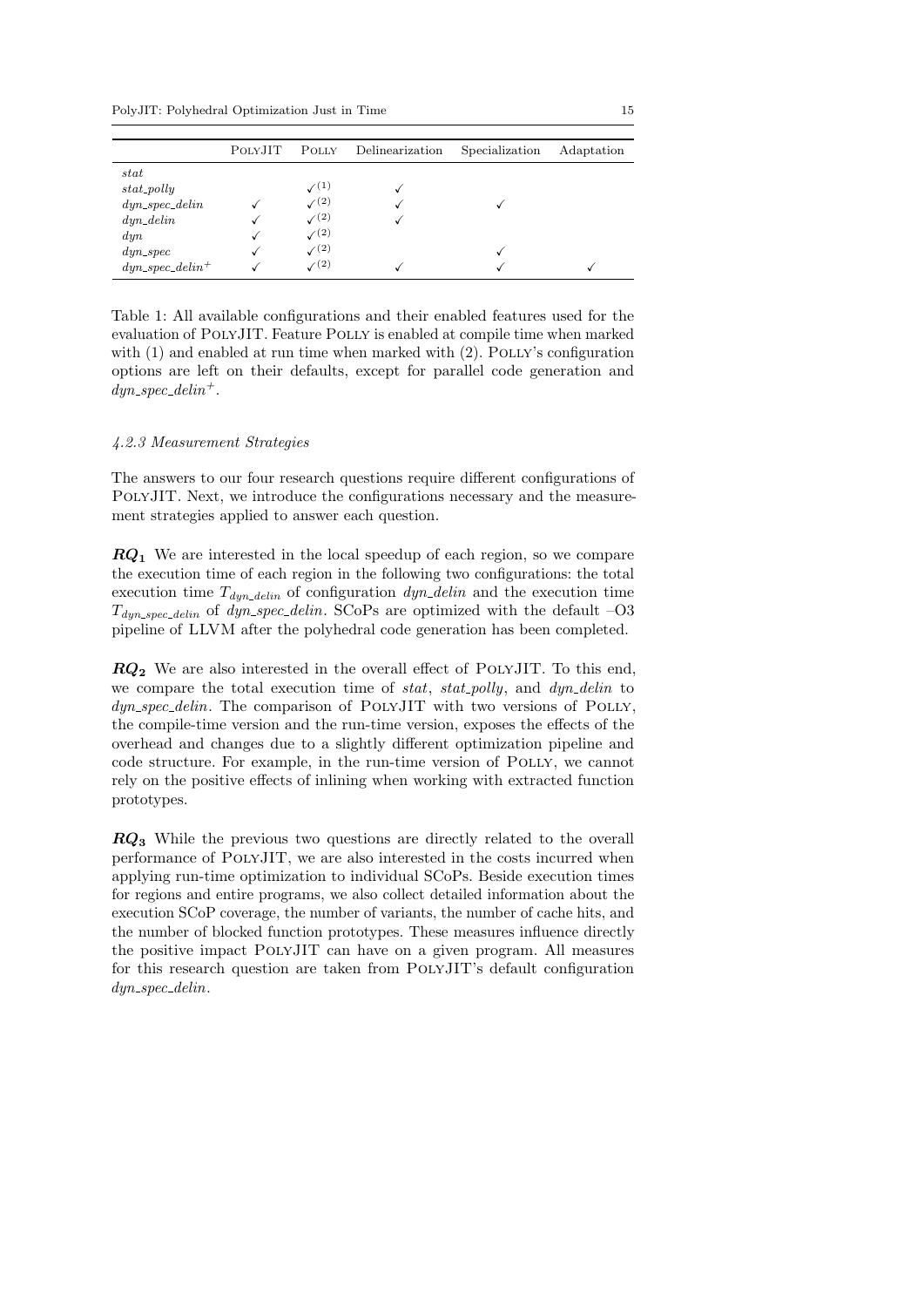RQ<sup>4</sup> One source of non-affine expressions in a SCoP candidate is the linearization of multi-dimensional array accesses caused by LLVM's internal representation of arrays with pointers. It is possible to reclaim a suitable—but, in general, not identical—multi-dimensional representation for this kind of array access [\[27\]](#page-29-10). This reconstruction is often called "optimistic", because it is still necessary to verify the correctness of the reconstruction at run time. We claim that run-time value specialization subsumes optimistic delinearization. In general, we can compare the execution times of  $dyn\_spec$  to  $dyn\_spec\_delin$ . Since PolyJIT hands off all optimized SCoPs to Polly at run time, there should be no difference in the code observed after run-time value specialization and, therefore, no difference in the total execution time of the program, because all memory accesses are represented in linear form to Polly. Deviations can occur when not all parameters are selected for specialization at compile time. However, these should not occur in  $dyn\_spec\_delin$ , because POLLY can attempt to delinearize the missing parametrized accesses. Additionally, we compare the execution times of dyn-spec-delin, dyn-spec, and dyn-spec-delin<sup>+</sup> to dyn. This gives an indication of how the run-time specialization influences the total execution time when isolated from the efffects of delinearization. While both features can coexist, as in  $\frac{dyn\_spec\_delin}{}$ , the absence of structural parameters in the polyhedral representation opens up more opportunities for run-time adaptive optimization, as in  $dyn\_spec\_delin^+$ .

#### 4.3 Subject Systems and Benchmarks

We base our evaluation on a large variety of 334 real-world programs and community benchmarks, some of which have been used in previous work on polyhedral optimization [\[26\]](#page-29-3). The configurations for PolyJIT's evaluation are implemented as parts of a reusable experiment inside BENCHBUILD, which facilitates reproducability. We selected 334 programs included in BENCHBUILD that contained, at least, one SCoP.

Table [2](#page-31-0) (page [32\)](#page-31-0) lists all programs in our collection on which PolyJIT was able to act, that is, that contain at least one dynamic SCoP.

The column "Domain" of Table [2](#page-31-0) lists the program groups, each of which is an application domain or benchmark. Below, we list all available application domains available for testing in BENCHBUILD. Note that Table [2](#page-31-0) only lists the first six of these groups, because (1) for some, the filters applied to the dataset remove all candidates from the other three, (2) for some, POLYJIT is not triggered at run time, and (3) for some, POLYJIT and/or POLLY fail to complete the run-time test successfully.

- Benchbuild: Applications that belong to Benchbuild's initial set of programs used in  $[26]$ . This includes programs from the (sub-)domains *Compi*lation, Encryption, and Scientific (e.g., BZIP2, SEVENZ, XZ, X264, FFMPEG, lapack, and lulesh)
- BOTS: The Barcelona OpenMP Task Suite, a set of benchmarks prepared to be executed with OpenMP enabled [\[11\]](#page-28-9).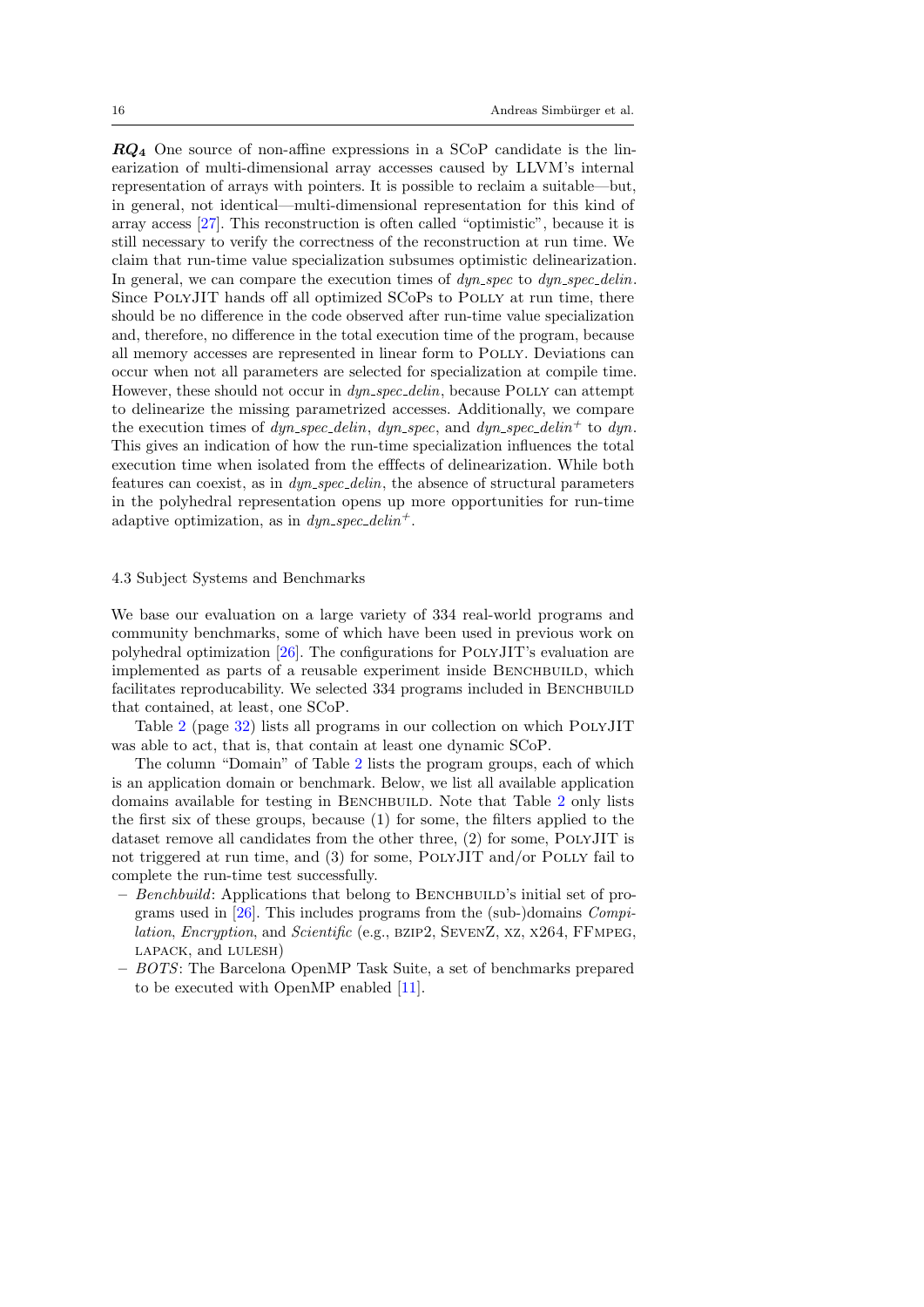- LNT (MSB): A set of multi-source benchmark programs included in LNT.
- $Polybench: \text{Benchmark codes found in the POLYBENCH benchmark suite.}$ These benchmarks are specifically crafted to benefit from a polyhedral optimization. In the context of PolyJIT, they are especially useful for tests of changes to tuning parameters of the polyhedral optimizer POLLY.
- $-$  SPEC: Benchmark codes found in the SPEC CPU2006 benchmark suite (e.g., mcf, milc, perlbench). Typically, these are larger applications with exhaustive program inputs for each benchmark.
- $LNT$  (SSB): A set of single-source benchmark programs included in the LLVM nightly test suite (LNT).
- LNT ( $MSA$ ): A set of single-source application programs included in LNT.
- Rodinia: A set of work-intensive programs intended for benchmarking of heterogeneous compute clusters [\[7\]](#page-28-10).
- $-$  *Scimark*: A set of benchmark programs with scientific background [\[25\]](#page-29-11).

The rows of Table [2](#page-31-0) are sorted by domain and, in each domain, by execution SCoP coverage (EC) in descending order. Elements closer to the top of their respective section in the table indicate that a successful polyhedral optimization has a higher impact on the total execution time of the program. Note that not all domains available in BENCHBUILD are displayed in Table [2,](#page-31-0) because of the filters applied to the measurement results. Most commonly, we were able to identify SCoPs that require PolyJIT at compile time, but the available run-time tests for these programs failed to activate PolyJIT at least once.

#### 4.4 Measurement Setup

We conducted all experiments on a dual socket system with 2x Intel Xeon E5-2650v2 (8 physical cores, 2.60 GHz, 16 threads) and 128 Gb RAM (64 Gb RAM per socket). During all measurements, we were the exclusive user of the machine, and each test was restricted to 8 cores. The system's capability to boost processor speed, depending on system load (Intel Turbo Boost) has been turned off.

We ran each configuration as a separate experiment. All configurations that require PolyJIT's run-time library to be enabled collect all timing information as part of the integrated regionwise instrumentation interface. The configurations stat and stat polly are not able to provide regionwise information and, therefore, only measure the total execution time of each project.

Due to space limitations, we present only a selection of evaluation results here. A comprehensive collection can be found at the POLYJIT Web site.

#### 4.5 Results

Before we answer our research questions in detail, we want to provide a descriptive view on our subject programs. We are interested in the number of SCoPs that PolyJIT's detection algorithm can detect and if it can find more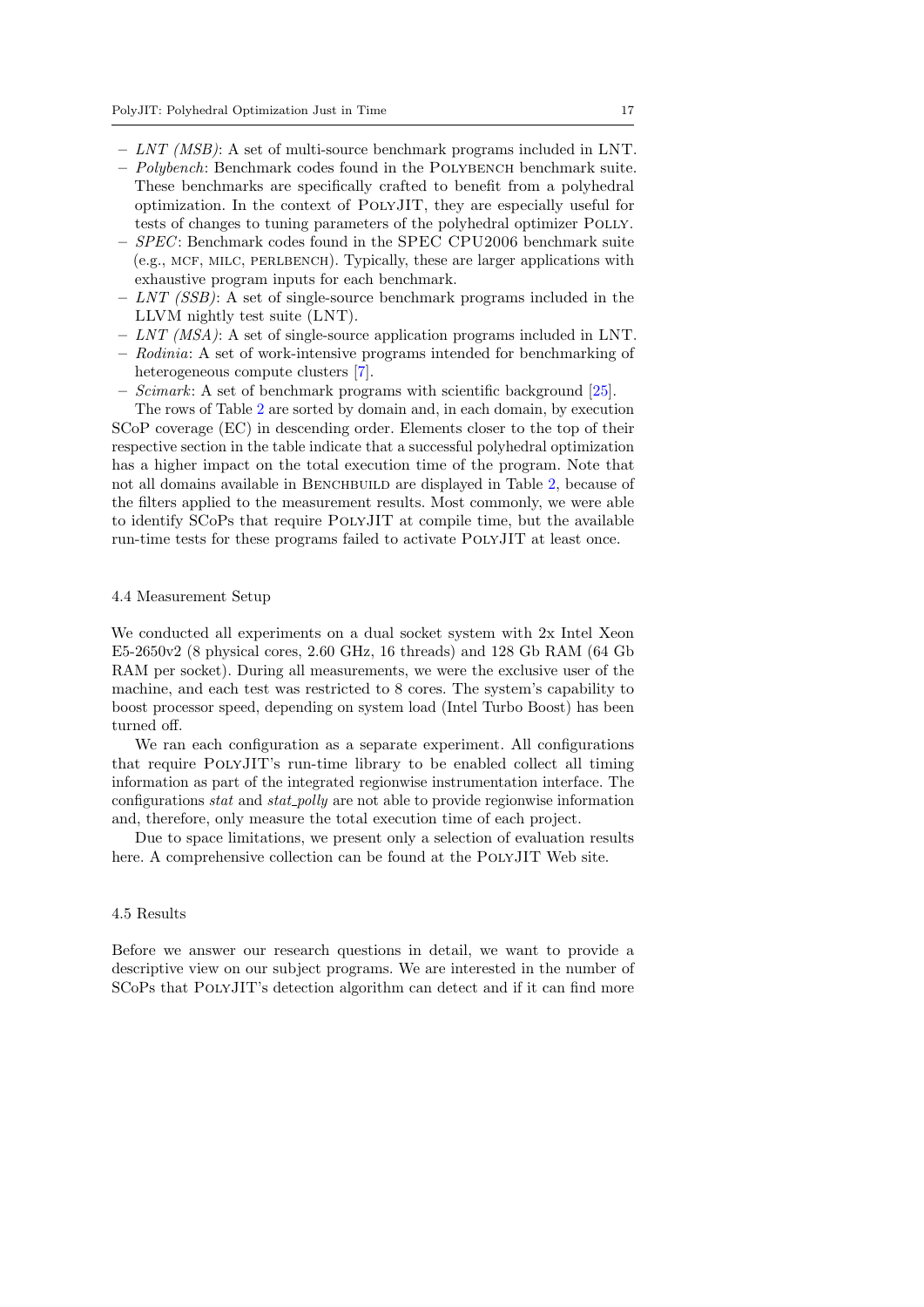<span id="page-17-0"></span>

Figure 2: Number of SCoPs detected by Polly compared to number of SCoPs detected by PolyJIT for 206 of 334 programs.

SCoPs than POLLY's implementation, which can indicate that we have more opportunities for polyhedral optimization at run time.

The experiment ran on 334 software systems of BENCHBUILD and returned valid results for 206. Figure [2](#page-17-0) shows a scatter plot that compares the number of SCoPs detected by PolyJIT to those detected by Polly. Despite differences in the detection algorithm, we can clearly see that there is a significant increase in the number of detectable SCoPs for PolyJIT.

POLYJIT's SCoP detection algorithm is a modified version of POLLY's that, in addition to the recognition of strongly parametrized non-affine expressions, does not take delinearizable multi-dimensional array accesses into account. Therefore we cannot decide, wheter some SCoPs that are detected by PolyJIT may also be detected by Polly as part of delinearization. However, both algorithms share the decision logic of profitable SCoPs and the expansion logic to find a SCoP of maximal size. Additionally, we need to consider that the raw number of SCoPs is not a sufficient metric for quantifying the effectiveness of the detection process in general. A lower number in detected SCoPs can be the result of a larger one being detected instead multiple smaller ones. We always prefer the larger SCoP, because of a greater chance for uncovering parallelism. However, the two detection algorithms for POLLY and POLYJIT are similar enough to compare the raw numbers. Especially on larger programs, such as SevenZ, or FFmpeg, we found a substantial increase in the number of SCoPs detected by PolyJIT.

Let us now answer the research questions in the order in which Section [4.1](#page-11-0) states them.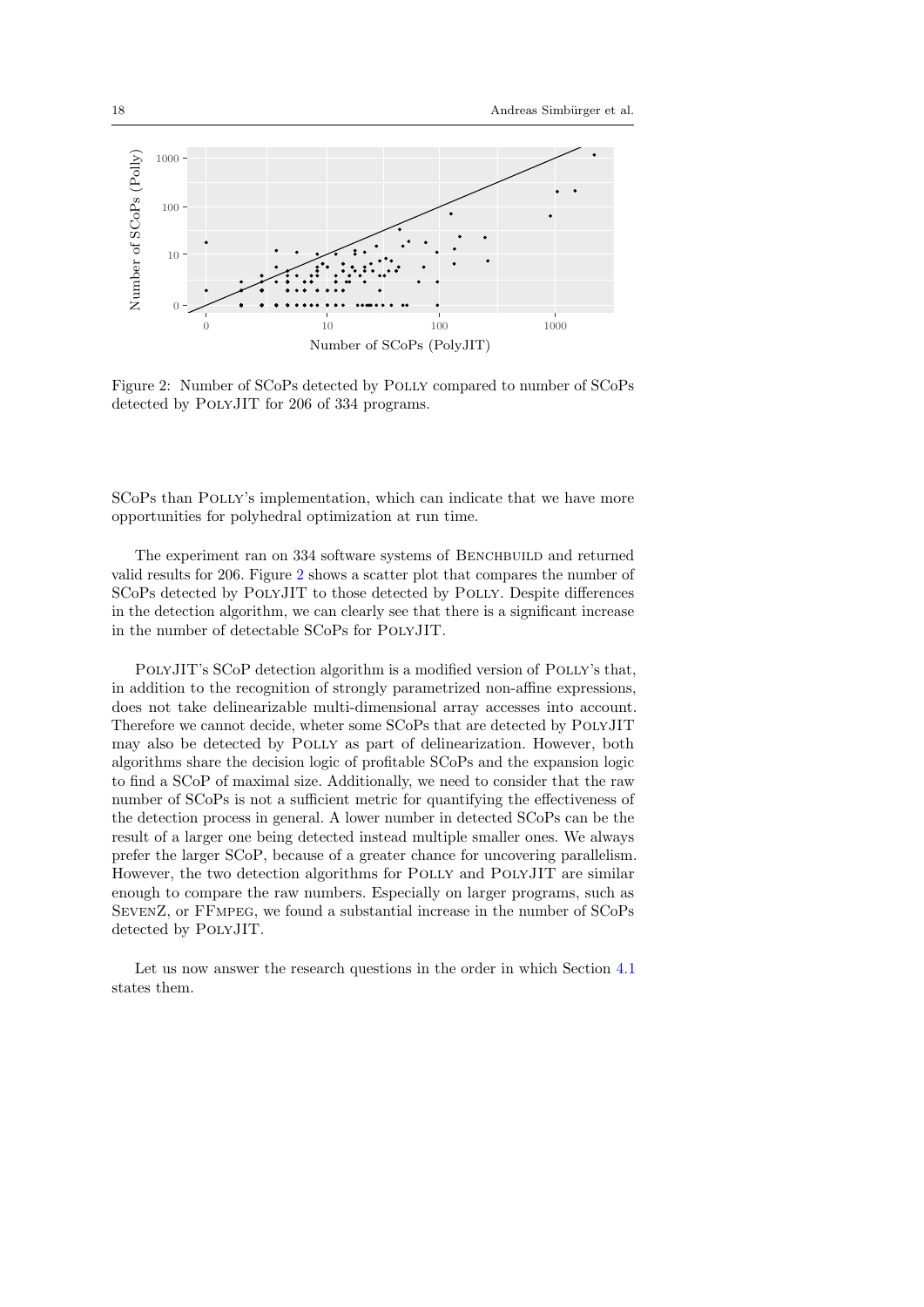<span id="page-18-1"></span>

Figure 3: Histogram of all regionwise measurements, excluding the band between speedup values of  $-1.1$  and 1.1. We used a binwidth of 0.5.

<span id="page-18-0"></span>

| Variable                    |     | Min                 | x                  | $\bar{x}_{\text{trim}}$ | Max                | IOR              |                    |
|-----------------------------|-----|---------------------|--------------------|-------------------------|--------------------|------------------|--------------------|
| $T_{dyn\_spec\_delin}$ [µs] | 704 | $1.0\,$             | $5.0 \cdot 10^{4}$ | $6.2 \cdot 10^5$        | $2.5 \cdot 10^8$   | $3.6 \cdot 10^5$ | $2.9 \cdot 10^7$   |
| $T_{stat\_poly}$ [µs]       | 704 | 1.0                 | $5.0 \cdot 10^{4}$ | $3.2 \cdot 10^5$        | $1.6 \cdot 10^8$   | $3.6 \cdot 10^5$ | $1.1 \cdot 10^{7}$ |
| $S_P$                       | 704 | $-2.4 \cdot 10^{1}$ | 1 በ                | $3 \cdot 10^{-1}$       | $5.8 \cdot 10^{1}$ | 2.1              | 6.5                |

Table 3: Descriptive statistics for all regionwise measurements.

 $RQ<sub>1</sub>$  Figure [3](#page-18-0) shows the descriptive statistics of all regionwise measurements for each variable that compare  $dyn\_delin$  to  $dyn\_spec\_delin$ .

We did not filter the regionwise measurements in any way, because all require PolyJIT to engage at least once. This leaves 135 programs with 704 regions in total. We provide the complete table of regionwise results on the project's Web site.

At first glance, Table [3](#page-18-0) suggests that the code generated by PolyJIT does not provide any significant speedup over Polly across all regions. We achieve a trimmed mean of 0.29, over Polly with an inter-quartile range (IQR) of 2.06, indicating that the majority of measurement results is packed tightly around the median. Furthermore, the standard deviation of 6.54 also indicates that the data spread is relatively high. Excluding all measurements between speedup values of  $-1.1$  and 1.1, we found 69 regions that show speedup values below –1.1 and 122 regions that show speedup values above 1.1.

Figure [3](#page-18-1) shows the distribution of speedup values of  $\text{dyn\_spec\_delin}$  over the baseline *dyn\_delin*. While a few regions achieve speedup factors of up to 57.69, most SCoPs do not get beyond a speedup of 1 over Polly. 67 regions show speedup values between 1.1 and 2, indicating that the benefit over POLLY is caused by data locality optimizations or the ability to generate simpler code due to parameter value substitution. The regions that achieve a positive speedup are typically found in domains that are considered optimal candidates for polyhedral optimization (Scientific, Polybench, and Multimedia).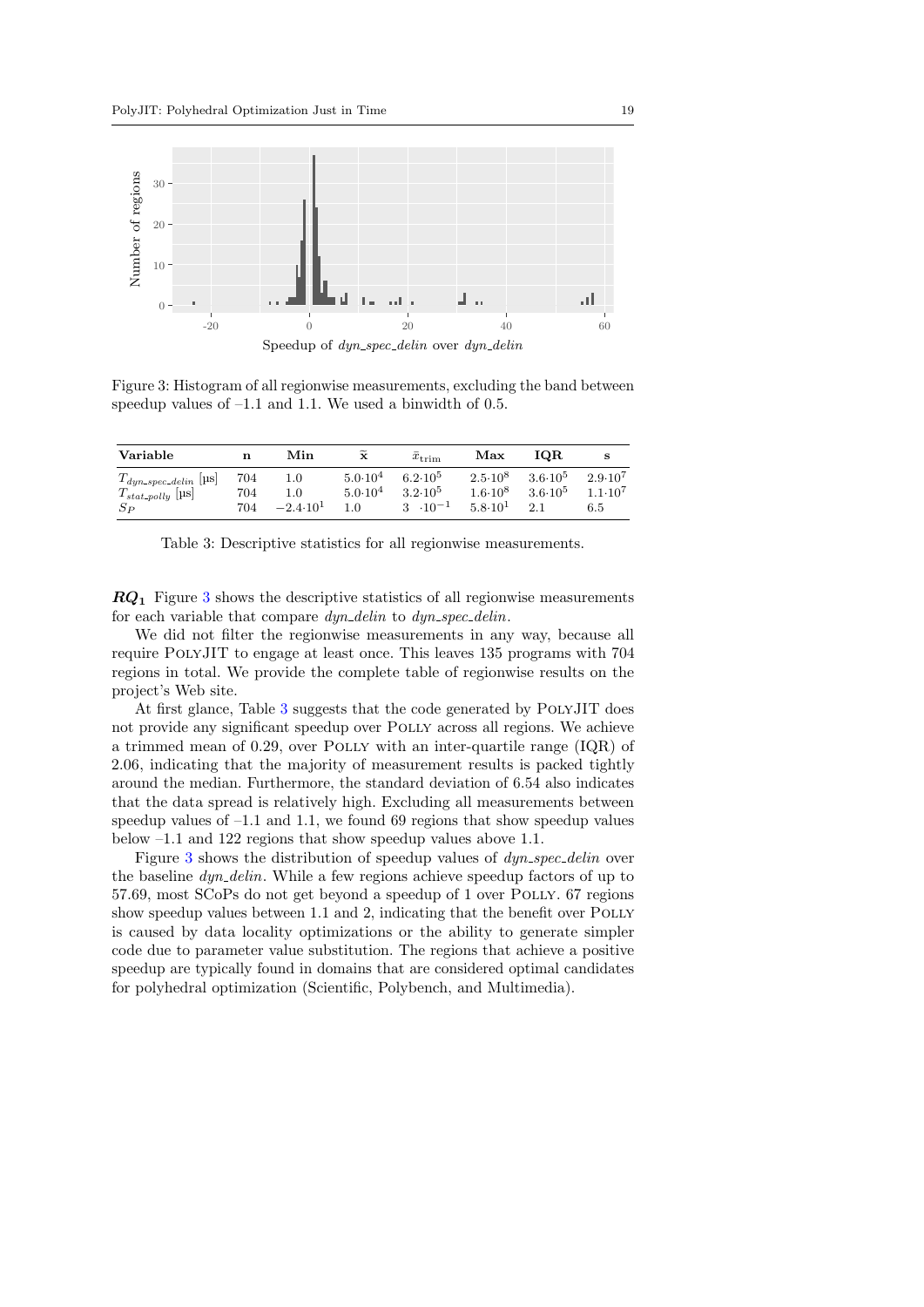Note, though, that across all SCoPs that exhibit a slowdown, the majority (45 out of 69) show only a slowdown of less than –2. The occurrence of slowdowns suggests that there is potential for improvement in the selection and postprocessing of polyhedral optimizations applied to SCoPs.

In summary, we have shown that PolyJIT is able to improve the performance of individual SCoPs at run time albeit, in classic applications domains, more than in others.

<span id="page-19-0"></span>

| Var.     | Levels               | $\mathbf n$ | Min | $\widetilde{\mathbf{x}}$ | $\bar{x}_{\text{trim}}$ | Max     | IQR | s       |
|----------|----------------------|-------------|-----|--------------------------|-------------------------|---------|-----|---------|
| $S_{O3}$ | $dyn\_spec\_delin$   | 53          | 0.2 | 0.9                      | 2.1                     | 13.0    | 2.3 | 2.8     |
|          | $dyn\_spec$          | 53          | 0.2 | 1.0                      | 1.6                     | 8.7     | 0.7 | 2.0     |
|          | $dyn\_delin$         | 53          | 0.1 | 0.9                      | 1.7                     | 12.2    | 1.4 | 2.4     |
|          | $_{dyn}$             | 53          | 0.1 | 0.9                      | 1.0                     | 6.7     | 0.2 | 1.1     |
|          | $dyn\_spec\_delin^+$ | 53          | 0.2 | 1.0                      | 2.1                     | 13.0    | 2.5 | 2.7     |
|          | $stat\_polly$        | 53          | 0.8 | 1.0                      | $1.6\,$                 | 8.4     | 0.7 | $1.7\,$ |
|          | $_{stat}$            | 53          | 1.0 | 1.0                      | 1.0                     | 1.0     | 0.0 | 0.0     |
|          | all                  | 371         | 0.1 | 1.0                      | 1.5                     | 13.0    | 0.6 | 2.1     |
| $S_P$    | $dyn\_spec\_delin$   | 53          | 0.1 | 0.9                      | 1.2                     | 6.7     | 0.4 | 1.4     |
|          | $dyn\_spec$          | 53          | 0.1 | 0.9                      | 1.0                     | 6.7     | 0.5 | 1.4     |
|          | $dyn\_delin$         | 53          | 0.1 | 0.9                      | 1.0                     | 6.7     | 0.5 | 1.4     |
|          | $_{dyn}$             | 53          | 0.1 | 0.8                      | 0.8                     | 6.7     | 0.6 | 1.2     |
|          | $dyn\_spec\_delin^+$ | 53          | 0.1 | 0.9                      | $1.2\,$                 | 6.8     | 0.4 | 1.4     |
|          | $stat\_polly$        | 53          | 1.0 | 1.0                      | 1.0                     | $1.0\,$ | 0.0 | 0.0     |
|          | stat                 | 53          | 0.1 | 1.0                      | 0.8                     | $1.2\,$ | 0.4 | 0.3     |
|          | all                  | 371         | 0.1 | 1.0                      | 0.9                     | 6.8     | 0.4 | 1.2     |

Table 4: Descriptive statistics for all measurement configurations.

RQ<sup>2</sup> From 334 projects in our test corpus, we excluded all that did not trigger PolyJIT at least once. This results in the 53 programs listed in Table [2.](#page-31-0) Table [4](#page-19-0) provides descriptive statistics for speedup values over the baselines stat and stat polly for all these programs. In contrast to Table [2,](#page-31-0) the speedup values are calculated using the standard formula  $T_1/T_p$ , because we need a continuous value range for descriptive statistics calculation.

Figures [4](#page-20-0) and [5](#page-21-0) show the speedup values over baseline *stat* and *stat\_polly* of all projects included in Table [2](#page-31-0) in the form of violin plots [\[18\]](#page-29-12) per configuration. The violins between configurations share the same maximum width. The difference between dynamic configurations is quite small, which is caused by the two complementary ways of dealing with non-affinity. Notice the clear distinction when we compare dyn with baseline stat to  $dyn\_spec\_delin$ : here, neither multi-versioning nor Polly's own delinearization are enabled. Additionally, while POLLY achieves speedups without projects causing a high slowdown, it does not achieve as many and high speedups as the dynamic configurations using PolyJIT.

We filtered out all programs with an execution time lower than 1s in configuration stat (e.g., small benchmark programs or programs with small problem sizes as input that lead to short execution times). The remaining set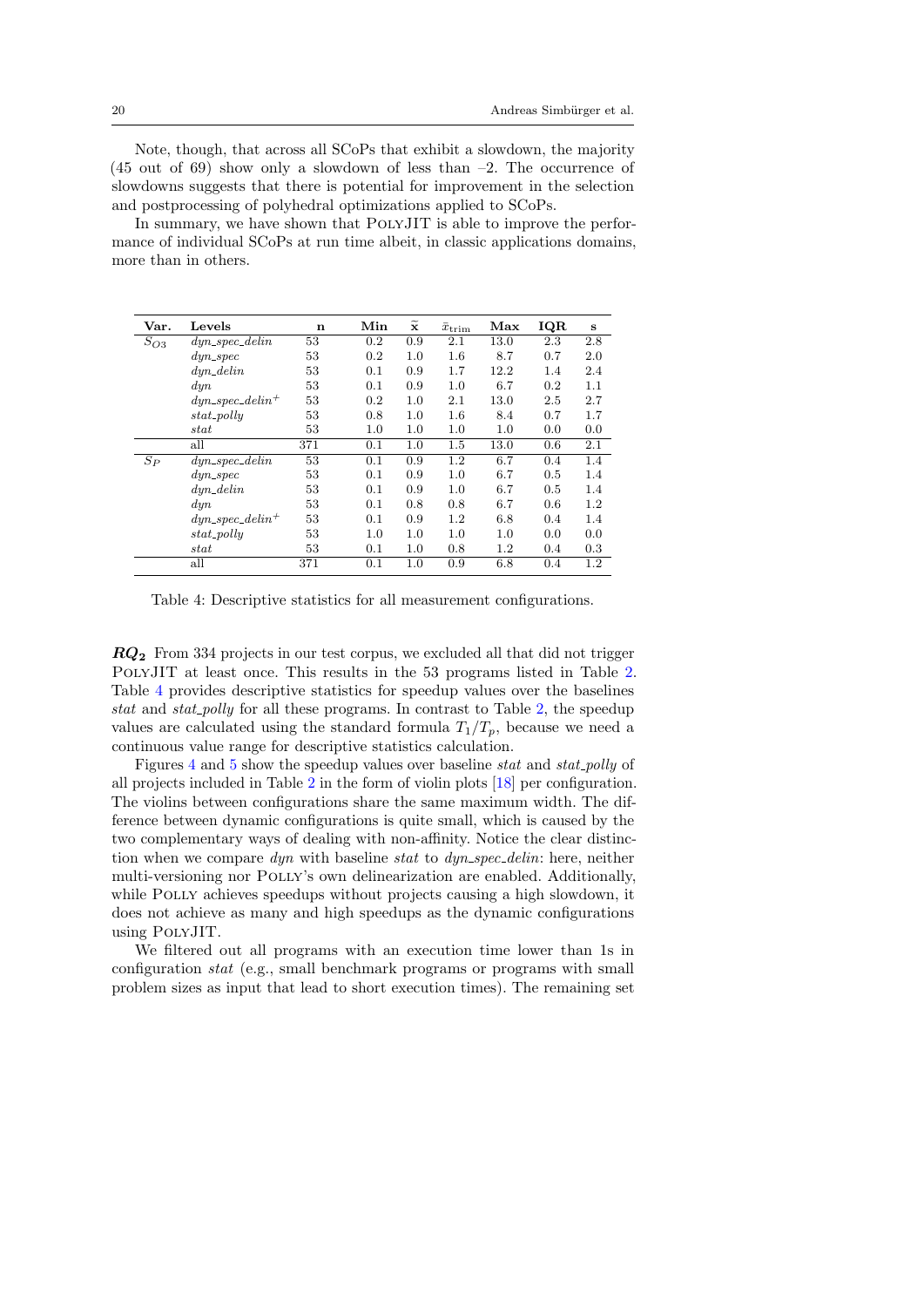<span id="page-20-0"></span>

Figure 4: Violin plots of the speedup density of all projects for each configuration available. The baseline for this set of plots is stat.

of programs contains 53 elements. At first glance, Table [4](#page-19-0) shows median values between 0.9 and 1.0, which suggests that none of the configurations are able to improve the overall performance of the complete set on average over stat or stat-polly. This indicates that we have a large number of projects in the test corpus that are not amenable for polyhedral optimization at all, even though the SCoP selection suggests a profitable optimization. However, we are still able to discuss the benefits of polyhedral optimization on single programs instead of considering the general applicability. A closer look shows that  $stat\_polly$ achieves the highest minimum speedup over  $stat(0.8)$ . The worst performance is delivered by  $dyn$ , which is expected because, in terms of optimization opportunities, it is the most constrained configuration of PolyJIT. However, the trimmed mean suggests that  $dyn\_spec\_delin$  performs better, on average, achieving a maximum speedup of 0.19 over stat and 0.15 over stat\_polly. This higher average speedup comes at the cost of a higher spread in speedup values across the complete set of test programs, with a standard deviation of 2.06 for  $dyn\_spec\_delin$  compared to the standard deviation of 1.67 for stat\_polly.

A performance slightly worse than Polly on a large test suite is not surprising because our test suite includes projects in which we cannot beneficially improve all SCoPs, but we still pay for the added overhead of JIT compilation. This is evidenced by Table [2,](#page-31-0) which contains a more detailed view on the 53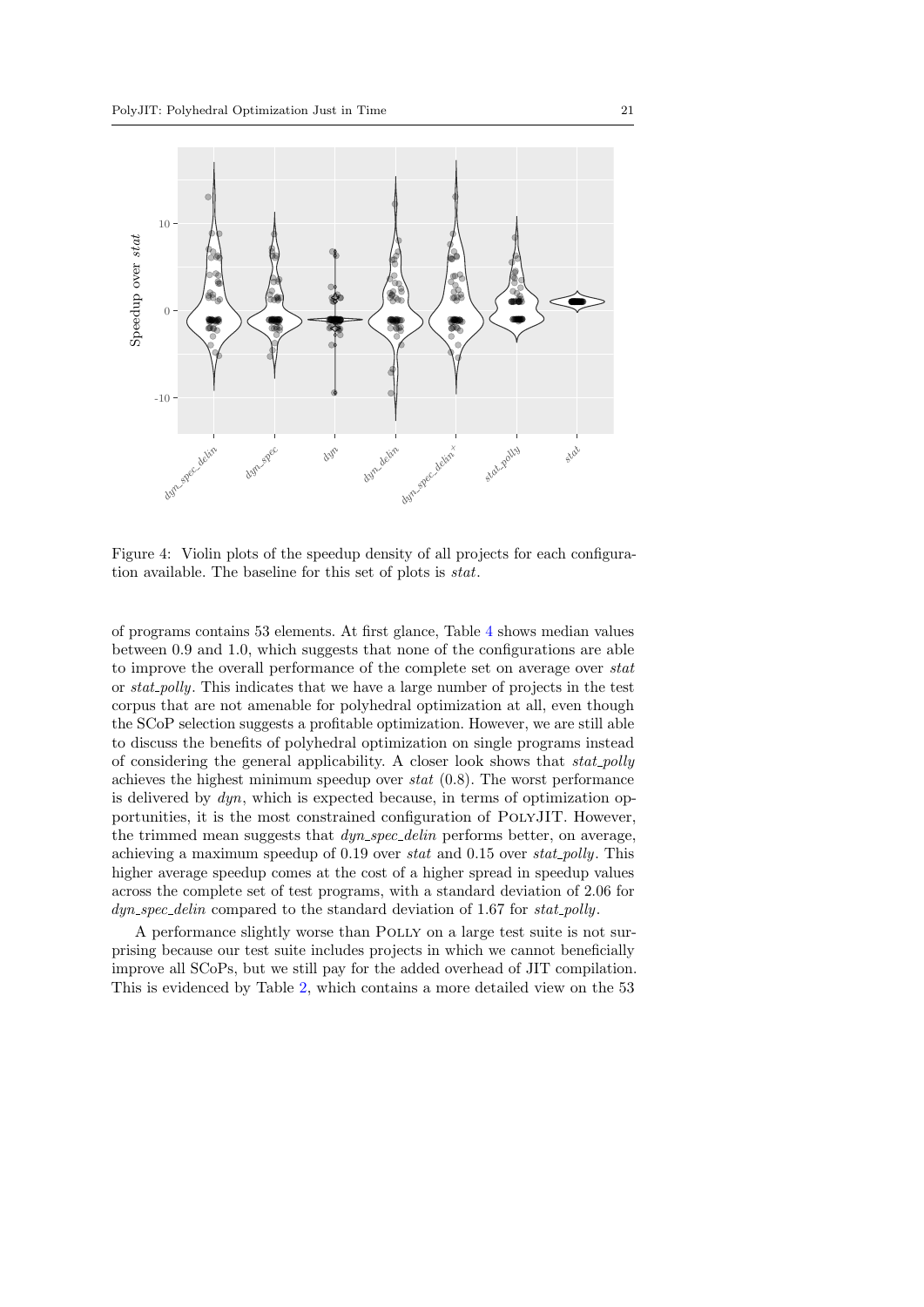<span id="page-21-0"></span>

Figure 5: Violin plots of the speedup density of all projects for each configuration available. The baseline for this set of plots is *stat\_polly*.

programs that were optimizable by PolyJIT. Projects in which the number of variants is equal or almost equal to the number of blocked functions are not filtered from the results because, at compile time, we assumed these functions to be profitable for PolyJIT. Either our generated code after multi-versioning is still not suitable for polyhedral optimization or Polly deemed the optimization opportunities not profitable and rejected optimization of the SCoP.

It is remarkable that we observe positive effects when the number of variants is equal to the number of blocked functions (e.g.,  $473.$ ASTAR, FFT, FLOPS, INDIRECTADDRESSING, REDUCTIONS). These cannot be caused directly by the optimization pipeline of PolyJIT, because all variants use the compiled version of the prototype function. In these cases, we would expect a slowdown caused by the added overhead for one-time compilation inside PolyJIT, which is the case for other projects, e.g., BULLET, CHOMP, or FLOORPLAN. Overall, we achieve speedup values between –9.49 and 13.03 for stat and values between  $-9.44$  and 6.75 for stat\_polly.

In summary, we have shown that POLYJIT is able to translate the speedup achieved on SCoPs to a speedup of complete programs in many cases. However, many programs remain on whose performance PolyJIT has a negative impact.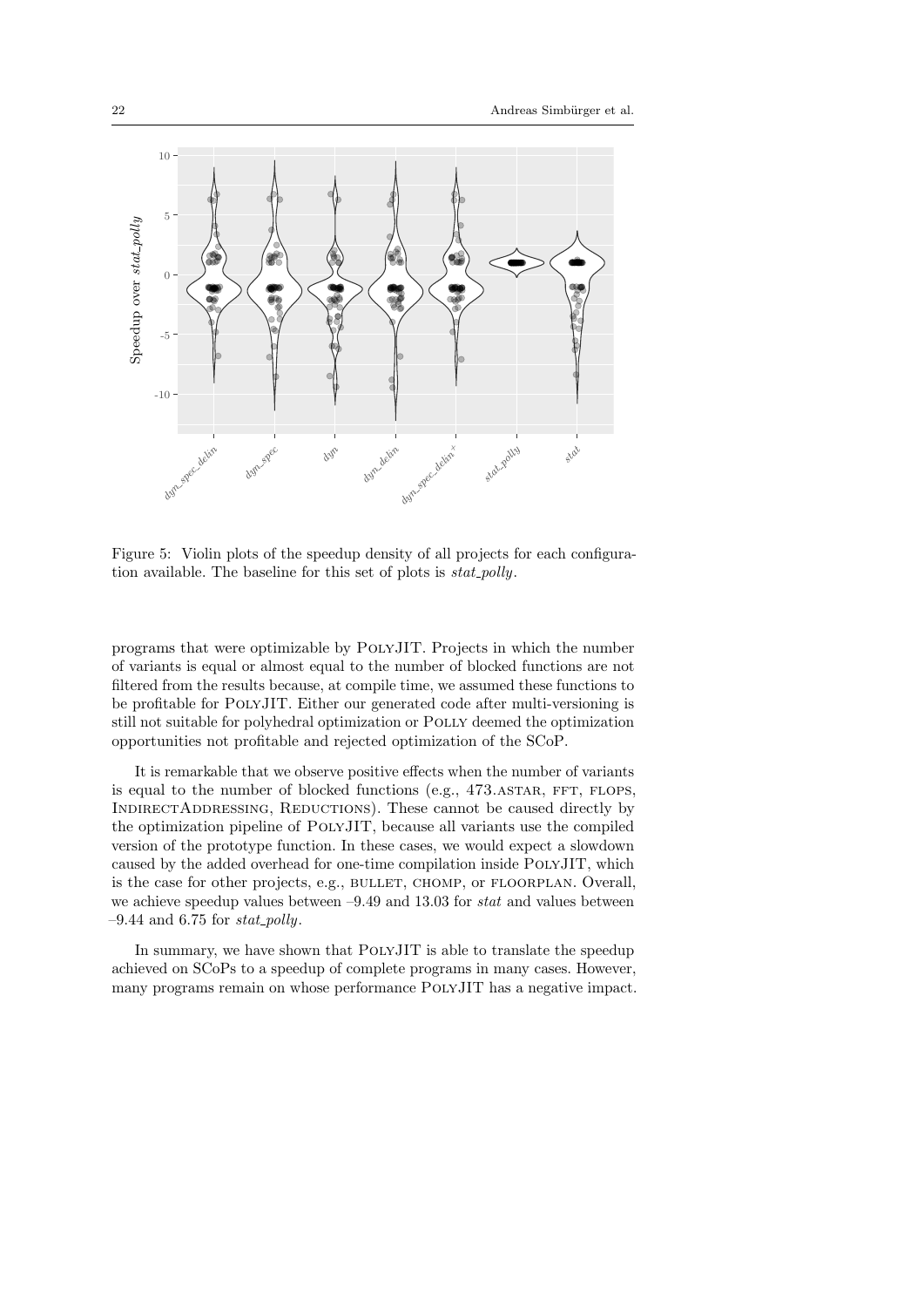PolyJIT: Polyhedral Optimization Just in Time 23

| Var.                    | n  | Min     | $\widetilde{\mathbf{x}}$ | $\bar{x}_{\text{trim}}$ | Max      | IOR  | s        |
|-------------------------|----|---------|--------------------------|-------------------------|----------|------|----------|
| variants                | 53 | $1.0\,$ | 2.0                      | 5.9                     | 301.0    | 7.0  | 41.2     |
| blocked                 | 53 | 0.0     | 2.0                      | 4.4                     | 98.0     | 6.0  | 14.3     |
| cache hits              | 53 | 0.0     | $1.0\,$                  | 8489.1                  | 920944.0 | 2.0  | 144394.0 |
| execution SCoP coverage | 53 | 8.6     | 53.7                     | 53.7                    | 99.2     | 55.7 | 30.7     |
| overhead coverage       | 53 | 0.2     | 4.9                      | 7.4                     | 30.5     | 11.0 | 8.1      |

Table 5: Descriptive statistics for all measurement variables.

 $RQ_3$  Table [4](#page-19-0) shows descriptive statistics for the experiment variables V, B, C, EC and OC for the configuration  $dyn\_spec\_delin$ . Our measurements reveal that, accross 53 projects, we have to generate 5.88 variants, on average, with a median of 2. As the number of variants required determines the amount of compilation we have to perform during run time, it is beneficial for POLYJIT if the number of variants does not become too large. This is the case for our dataset with a variant count of 1 to 301. At the same time, the number of blocked variants needs to be significantly lower than the number of variants, because a blocked variant means that we spent compilation time without obtaining an optimized function. On our dataset, we find that we block between 0 and 98 functions with an average of 4. This number is close to the average number of variants. We evaluate this more thoroughly in Section [4.6.](#page-23-0) While POLYJIT spends time compiling function variants during the program's execution (synchronously as well as asynchronously), it can profit from function variant requests to already compiled ones. On average, we can resolve 8489 function variant requests from the cache, with a range from 0 to 920 944 cache hits. Given the low median of 1, we have to assume that one half of our input programs only require 0 to 1 cache hits, as is confirmed by Table [2.](#page-31-0) This suggests that we frequently generate functions that are called only once.

The compilation overhead generated by PolyJIT is quantified by variable OC. For OC, we achieve values between 0.24% and 30.48%, with an average of 7% of the program's execution time spent compiling new function variants. This overhead in compilation time must be compensated for in terms of optimizable execution time, captured by variable EC. Ranging from 8.64 to 99.19, with an average EC value of 54, our data suggests that PolyJIT's SCoP detection provides enough opportunities to compensate for the compilation overhead. More precisely, a quick T-Test of the hypothesis  $H_0: \mu_{\text{EC}} \geq \mu_{\text{OC}}$ reveals that the overhead is significantly smaller than the execution coverage  $(p=1.89 \cdot 10^{-15})$ .

In summary, we have shown that PolyJIT's execution time overhead can be considered negligible, given a sufficiently large value of EC.

RQ<sup>4</sup> Table [4](#page-19-0) shows how run-time multi-versioning performs when compared to classic delinearization. As a first step, we compare  $\frac{dyn\_spec}{}$  to  $\frac{stat\_polly}{}$ . that is, we perform full run-time multi-versioning but no delinearization of memory accesses inside POLLY, and compare it to POLLY at compile time. Both configurations behave similarly in terms of speedup over stat, on average, with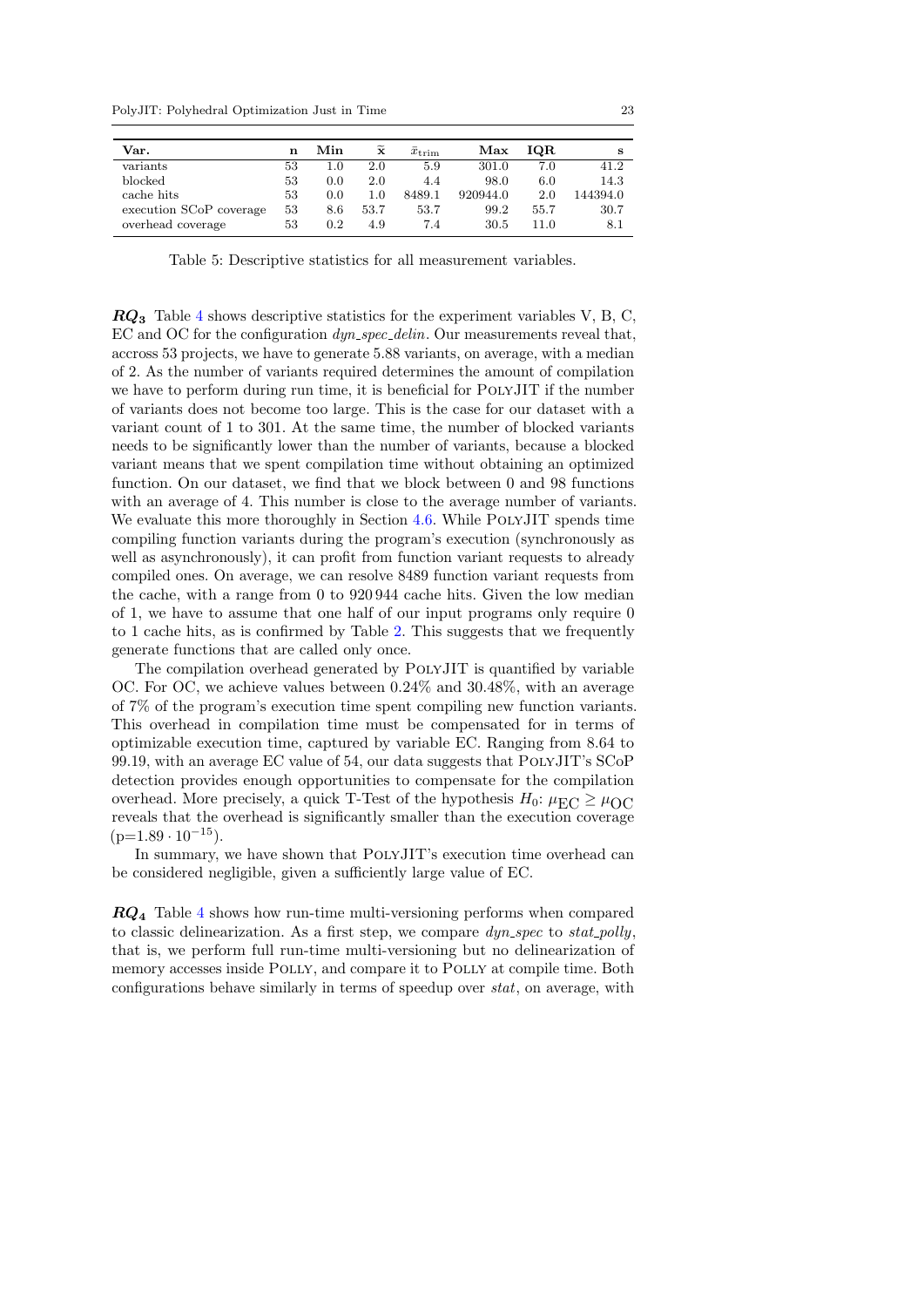an average speedup of 1.58 (median: 0.96) for  $dyn\_spec$  and 1.64 (median: 1) for stat *polly*. This is expected because disallowing delinearization for POLLY should be irrelevant in the presence of run-time value specialization by PolyJIT. All other statistics point in the same direction, except the lower minimum speedup of 0.19 compared to 0.8. We suspect that this accounts for compilation overhead caused by PolyJIT, which results in a slower possible speedup as discussed in the previous paragraph.

Figure [6](#page-32-0) (page [33\)](#page-32-0) shows a comparison of speedup values for the two baseline configurations *stat* (horizontal axis) and *stat\_polly* (vertical axis). The white area marks zones in which the introduced speedup measure is not continuous. Ideally, all values should reside in the first quadrant for *dyn\_spec\_delin*, because then we would achieve higher speedups over both baseline configurations. The second quadrant means that we are slower than *stat* but faster than stat polly. This can be the case if polyhedral transformations found by POLLY cause a slowdown and the optimizations of PolyJIT cannot compensate fully for it. The third quadrant collects cases in which PolyJIT fails to improve the program and causes slowdown compared to both baseline configurations. The fourth quadrant houses all measurements in which PolyJIT manages to improve over *stat*, but to the same or a lesser degree than *stat\_polly*. At first glance, Figure [6](#page-32-0) shows that  $dyn\_spec\_delin$  behaves similarly to  $dyn\_spec$ , except for a few programs in the third quadrant for the latter configuration. dyn performs worst, which is expected because there is nothing that removes non-affine accesses in the SCoP candidates that are presented to Polly. As an aside, *dyn\_delin* also looks similar to *dyn\_spec\_delin* because, on our test set, there are many programs that belong to the classic polyhedral domain, for example, Polybench. This leads to delinearization behaving almost identically to run-time value specialization on these benchmark programs.

In summary, we have shown that parameter value specialization behaves similarly but not identically to optimistic delinearization. Additionally, in many cases, parameter value specialization is able to improve the execution time even further, because it is able to simplify the generated code after optimization.

#### <span id="page-23-0"></span>4.6 Discussion

Our experiments have demonstrated that PolyJIT is able to handle a large number of SCoPs (704), distributed over a wide variety of programs from different domains. 122 out of 704 can be optimized at run time and achieve a reduction in execution time of up to 57.69. Especially larger speedups can be gained in programming domains that are known to be amenable for polyhedral optimization, such as Polybench or the domain "Scientific". However, over all 69 cases, we found that the slowdown stays mostly below  $-2$ . Here, future advances in polyhedral scheduling or postprocessing have a chance of generating new opportunities. Additionally, it is necessary to impose a cost model on PolyJIT since short-running regions (e.g., below 1ms) cause more overhead than possible speedup, even if invoked multiple times.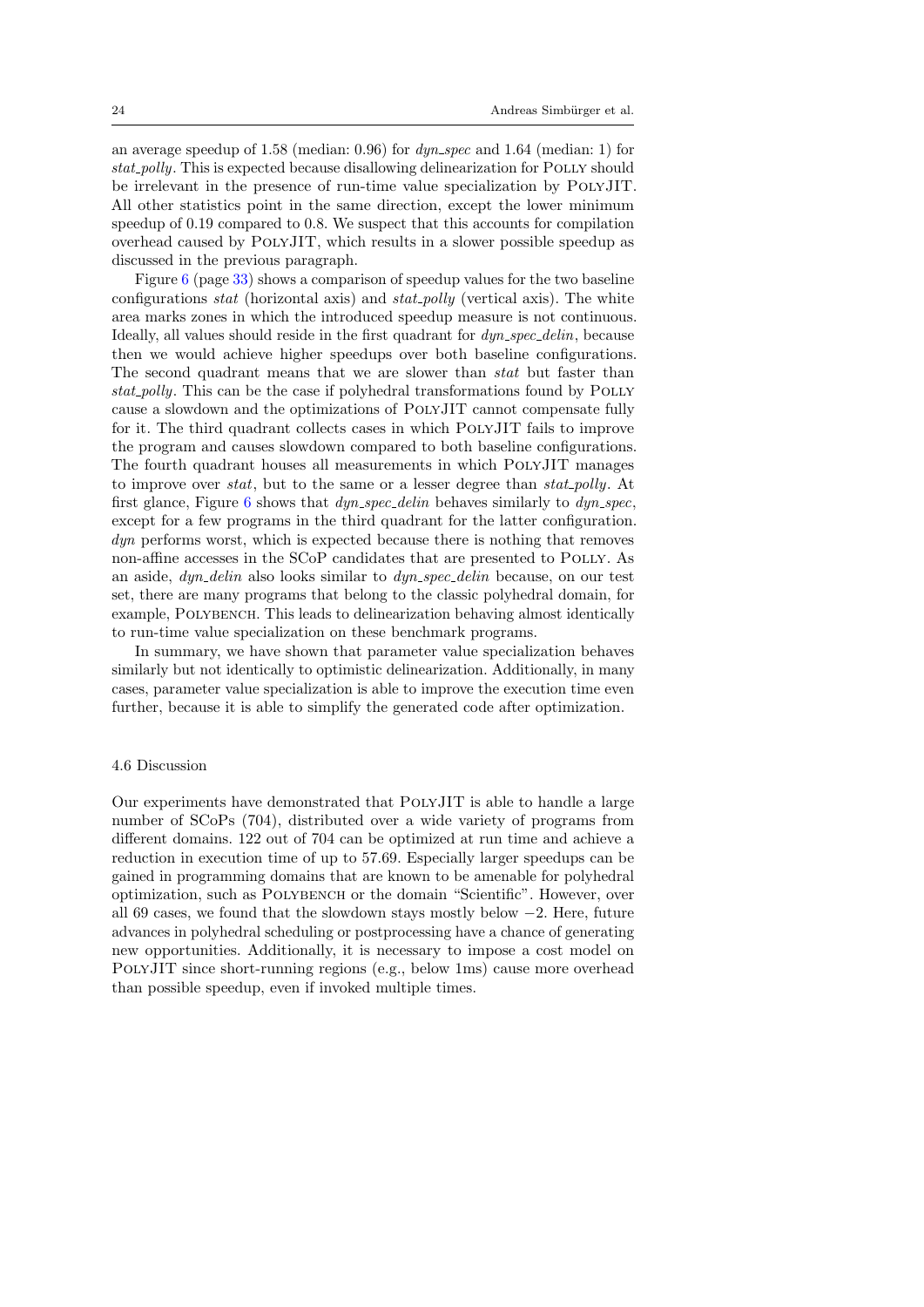PolyJIT: Polyhedral Optimization Just in Time 25

```
\overline{\langle \ldots \rangle}create_matrix(float **mp, int size) {
    float *m;
    float coe[2*size-1];
    \langle \ldots \ranglem = (float*) malloc(sizeof(float)*size*size);
    \langle \ldots \ranglefor (int i=0; i < size; i++) {
        for (int j=0; j < size; j++) {
             m[i*size+j] = coe[size-1-i+j];}
    }
}
(a) Source code taken from the OPENMP version of the LUD benchmark included in RODINIA
version 3.1, file name: common/common.c
#pragma omp parallel for
for (int c0 = 0; c0 \le 249; c0 += 1) {
    for (int c1 = 0; c1 <= 249; c1 += 1) {
         // 1st level tiling - Points
         for (int c2 = 0; c2 \le 31; c2 += 1) {
             #pragma simd
             for (int c3 = 0; c3 \le 31; c3 += 1) {
                  Stmt6(32 * c0 + c2, 32 * c1 + c3);
             }
         }
    }
}
Stmt10():
(b) AST generated by Polly after PolyJIT's parameter value substitution for size = 32
```
<span id="page-24-2"></span>Listing 4: Small real-world example SCoP found by PolyJIT that required run-time support to be detected by Polly. While Polly should be able to find a multi-dimensional representation of array  $m$  in the form  $m[size]$  [size], it rejects the candidate with the diagnostic message: "The array subscript of "UNKNOWN" is not affine".

A small example SCoP found in our set of subject programs and optimized by PolyJIT is shown in Listing [4.](#page-24-0) Here, the source code contains a multidimensional array implemented by means of linearized memory accesses, which result in non-affine expressions in the array subscripts (shown in Listing  $4a$ ). Polly fails to delinearize the memory access in this case and rejects the SCoP because of the non-affine memory accesses occuring inside the loop body. PolyJIT performs multi-versioning based on the parameter size at run time and generates the tiled and vectorized code shown in Listing [4b.](#page-24-2) More examples can be found on the project's Web site.

An inspection of PolyJIT's effect on the overall execution time yields mixed results. While we gain overall performance for POLYBENCH and LNT, we often pay for the added compilation overhead in cases that cannot achieve a speedup over existing performance of either *stat* or *stat\_polly*. On average, we achieve a speedup of 2.07 and 1.16, respectively. Results from other domains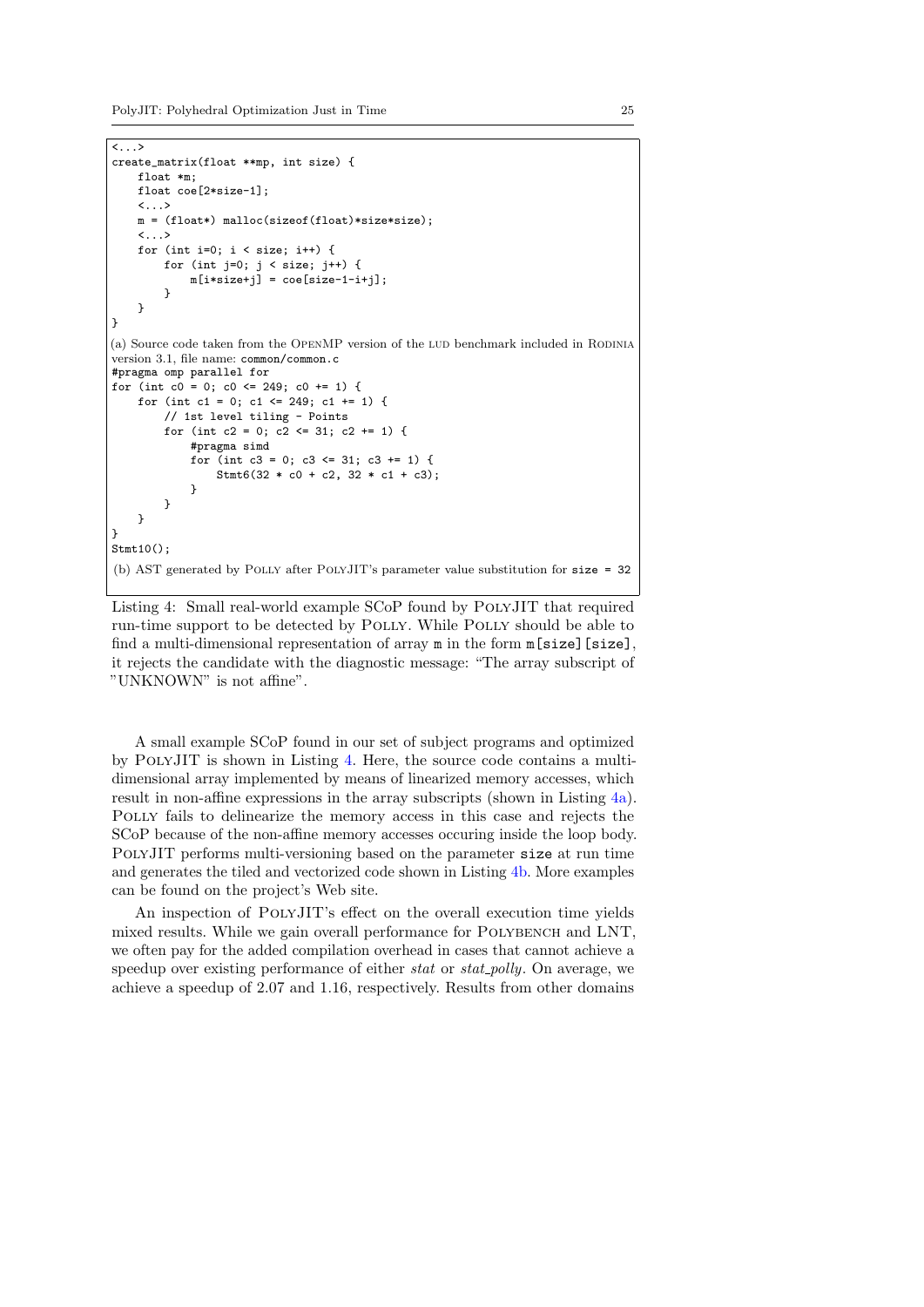are included on the project's Web site, but are excluded here due to our filter rules for measurement results. Typically, the EC values of the projects need to be high enough for a polyhedral transformation to have an effect on the generated code, which is not the case for many programs from other domains.

Since a program of POLYBENCH typically contains a single loop kernel that produces a large number of iterations, the decrease in execution time is able to outweigh the overhead of code generation completely. Outside POLYBENCH, we experience a much higher frequency of SCoP invocations (8489.1, on average) with a moderate number of different parameter values (5.88, on average). In this setting, PolyJIT needs to hide the overhead caused by code generation as much as possible. We have achieved this by means of asynchronous function-variant generation, which makes us benefit from the optimized code every time the program requests a variant after code generation is completed. Our experiments also established that the overhead of PolyJIT's parameter redirection in addition to its run-time compilation is negligible (OC 7%). In its default configuration, PolyJIT strives to hide this overhead partly by asynchronous code generation in combination with a function variant cache. When considering the large numbers of cache hits (8489.1, on average), this proves to be a good way to reduce the perceived overhead for the end user.

When we compare PolyJIT's parameter-value specialization at run time to delinearization at compile time, we find that they both behave similarly when applied in isolation. This follows naturally, because all non-affine memory accesses that were created by linearization are becoming affine as soon as we specialize for all loop-invariant structural parameter values. However, our results show that the speedup improves, on average, from 1.71 and 1.58 to 2.07. This shows that parameter value specialization offers a potential for further optimization on top of the elimination of non-affine access functions.

So, overall, we conclude that it is beneficial to apply polyhedral optimization at run time on programs of both the domain of polyhedral applications as well as real-world applications. We showed that the SCoPs encountered outside of the classic polyhedral programs require more effort on the part of the JIT code generation, because SCoP candidates tend to be called with a higher frequency and a higher number of different parameter values. For use in practice, our research prototype PolyJIT still has to cope with a large amount of overhead during code generation, which limits it to SCoPs with a sufficient execution time. We discuss possible solutions that reduce the overhead further in Section [6.](#page-27-0)

#### 4.7 Deviations & Threats to Validity

We experienced measurement bias in a few cases, caused by interference of the host system with the execution of the binaries, which resulted in fluctuating execution times between different configurations. While this does not affect our conclusions, as we discuss in Section [4.6,](#page-23-0) we tried to counter this effect by pinning each thread to its own core on the host system.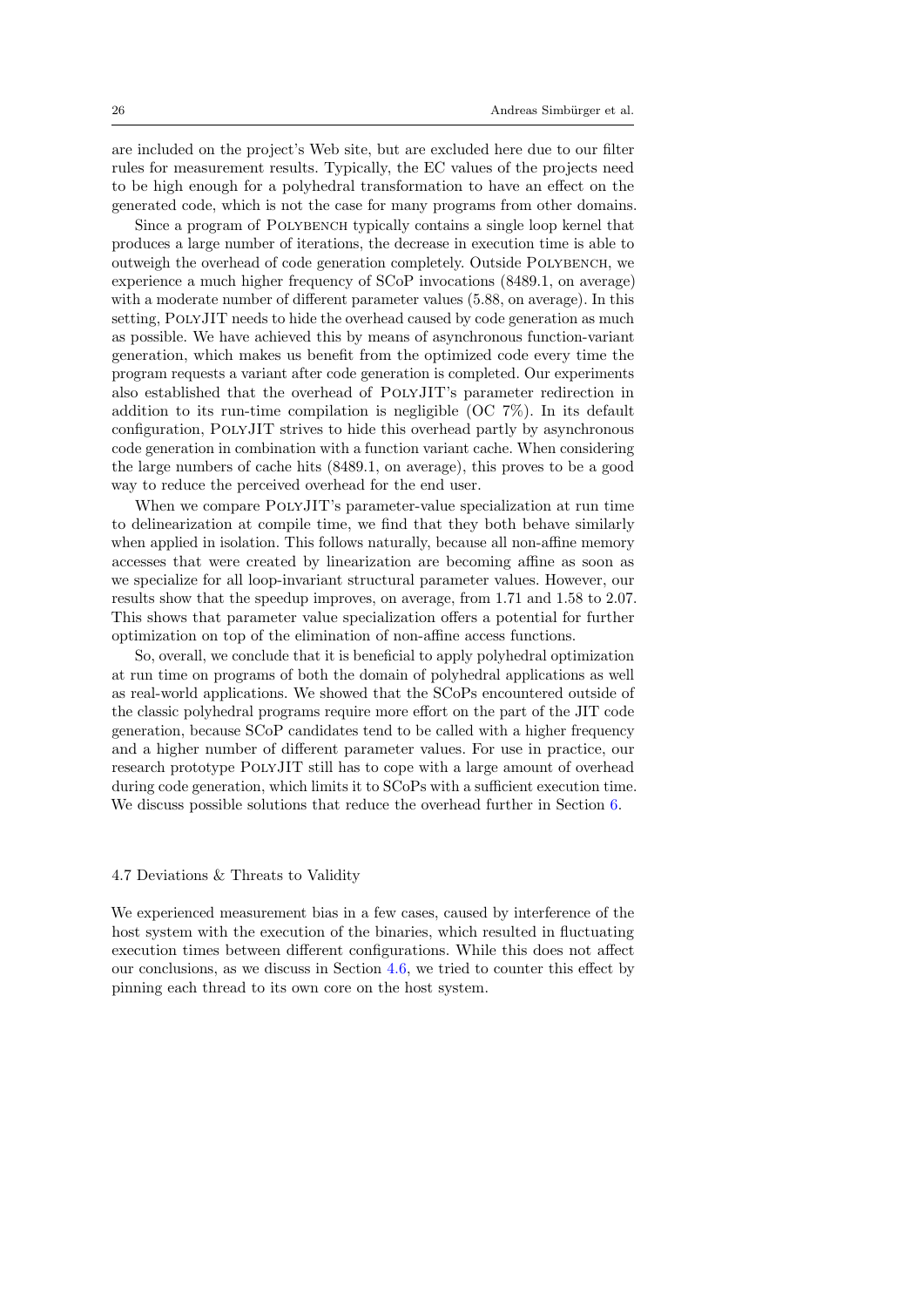Construct validity We measure execution time per dynamic SCoP. This requires the placement of timing calls around each SCoP, which has an influence on the overhead generated by PolyJIT and, therefore, reduces its perceived benefit the more frequently its run-time environment is re-entered. We calibrated the time necessary for a single timing measurement and counted the number of timing events generated. The overhead introduced was linear in the number of timing calls. All measurements were conducted on hardware with a running operating system. Even though we control the affinity mask and processor frequency settings, there is still a chance to suffer from interference by tasks that run on the same system. Therefore, for a SCoP to be considered a good region, we require it to be at least 10% faster than the baseline.

Internal validity Our experiments rely on the quality of our input data for run-time measurements. We addressed this threat to validity by choosing the developers' own benchmark sets or by using the known default benchmark of the corresponding domain, such as FATE [\[10\]](#page-28-11) for audio-video codecs. We assume that the developers' own test cases cover the important code paths and that the default benchmarks of a domain cover the most common use cases.

External validity As with any other comparable empirical study, the selection of subject programs threatens the generalizability of our results. We controlled this threat sufficiently by selecting a large and diverse number of subject systems from different areas.

### <span id="page-26-0"></span>5 Related Work

Grosser et al.'s work on optimistic delinearization of linearized memory access functions [\[15\]](#page-29-13) provides a compile-time alternative to multi-versioning at run time. It recovers the multi-dimensional nature of linearized memory accesses with a possible representation of them. Parametric terms that occur in a linearized access can encode the size information for each original array dimension. Since this reconstruction is optimistic, it must be guarded by a run-time check that verifies any assumptions on array sizes taken to avoid illegal memory accesses. Multi-versioning at run time in the form used by PolyJIT can deal with the same cases as the delinearization without the need for a run-time check.

Sambamba [\[31\]](#page-29-14) is a JIT compiler like PolyJIT that performs run-time adaptive parallelization based on program dependence graphs. In contrast to PolyJIT's focus on polyhedral optimization, it exposes general task parallelism via speculative execution and privatization, with special attention paid to the computational pattern of reduction. Both PolyJIT and Sambamba share the preparation of serialized micro-kernels at compile time for use at run time.

In contrast to PolyJIT's approach to detecting dynamic regions, the speculative loop parallelizing framework APOLLO [\[6\]](#page-28-12) uses statement-based parameterized code snippets, so-called code bones, to prepare dynamic SCoPs for speculative parallelization at run time. Apollo's run-time system orchestrates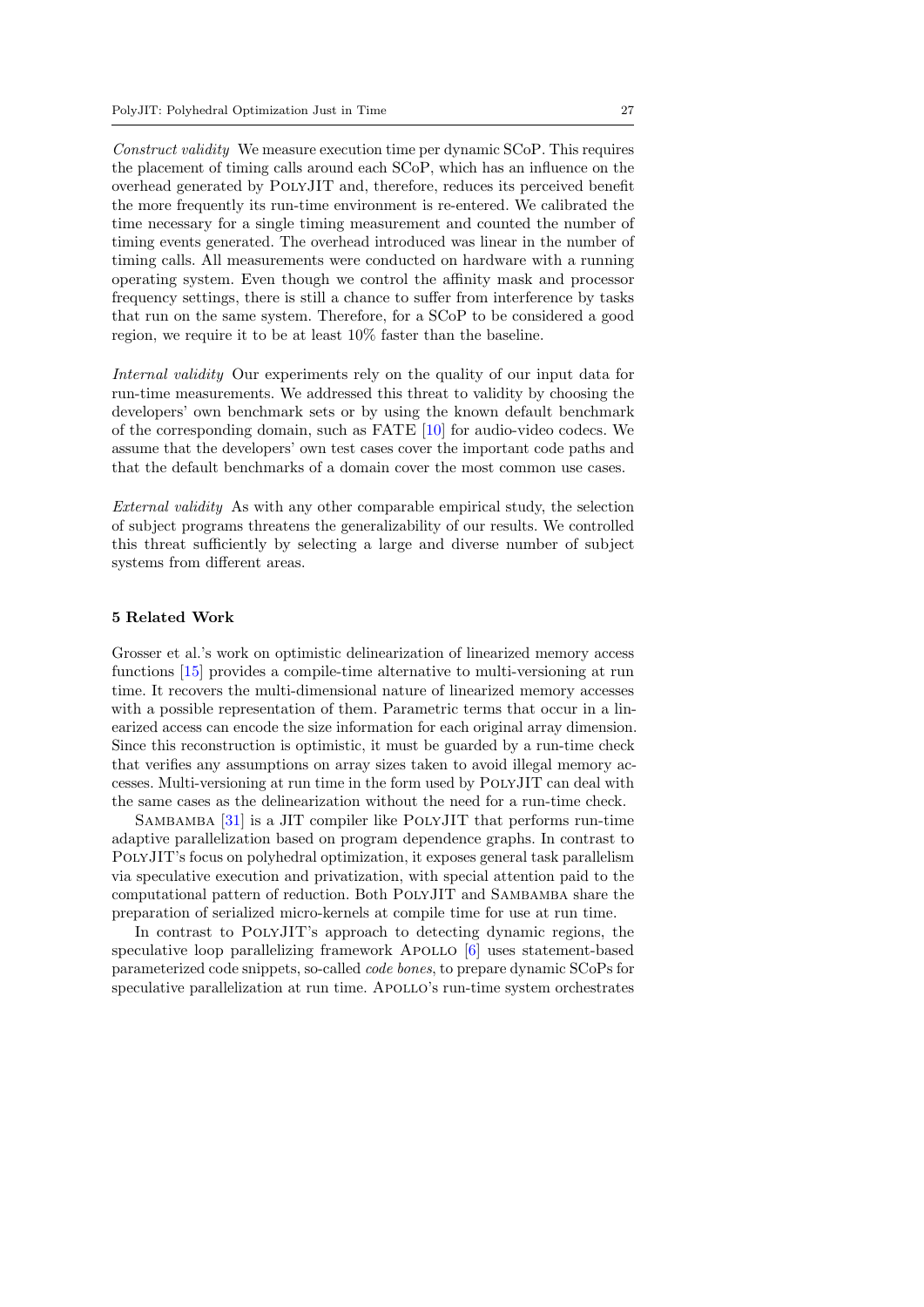the execution of all code bones. At compile time, multiple versions are generated for each code bone. One assumes the role of a verification code snippet, whereas the others provide different templated optimizations. At run time, each loop nest is executed in a rolling-window fashion, which offers the opportunity to monitor the running code bone and employ adaptations, if necessary.

VMAD [\[20\]](#page-29-15) is the predecessor of the APOLLO framework. It relies on an earlier variant of APOLLO's code bones, the *code skeletons*. These are selected, templated skeletons that support only a limited set of polyhedral transformations that already have to be known at compile time. Furthermore, no transformations that alter the number of statements (e.g., loop fission) are supported.

Alenov et al.'s work on enabling SIMD intrinsics for managed run-time systems [\[29\]](#page-29-16) proposes a more manual approach by unlocking the performance of SIMD instructions on high-level languages such as Java for the developer. While PolyJIT focusses on uncovering the potential to generate parallel code fully automatically at run time, their work enables the developer to make semi-automatic use of a high-level language in combination with the low-level capabilities of the processor's vector instructions using Scala's lightweight modular staging (LMS) framework.

As PolyJIT strives to optimize the run-time performance of programs, we also depend on capabilities for post-processing SCoPs that have been optimized according to the model's objective function. This typically involves tiling to improve data-locality of the transformed SCoPs. There is a large body of work on a variety of tiling strategies for a variety of architectures, including diamond tiling [\[32\]](#page-29-17), hexagonal tiling [\[13\]](#page-28-13), and traditional rectangular tiling [\[19\]](#page-29-18), [\[36\]](#page-30-0). However, these typically focus on properties such as minimization of inter-tile communication, or maximal distribution of tiles on the available processors. The target-dependent part of optimal sizes is not considered. Commonly, one resorts to manual tuning by an expert or auto-tuning, neither of which is suitable for the low-latency environments that PolyJIT targets. However, there are more promising approaches that try to dynamically select corrrect tile sizes [\[33\]](#page-29-19), or even propose model based tile-size selection [\[37,](#page-30-1)[23\]](#page-29-20). A prototype implementation of [\[23\]](#page-29-20) inside PolyJIT did not yield stable results yet.

## <span id="page-27-0"></span>6 Conclusions

The polyhedron model is a well-studied approach to automatic program optimization, typically, used in the domains of highly regular high-performance and linear-algebra programs. With its inclusion in modern compiler frameworks, such as LLVM and GCC, there is the desire for applying polyhedral optimization techniques to—more complex—general-purpose programs. The irregularity of general-purpose programs often impairs a polyhedral optimization at compile time, though. We propose PolyJIT, a light-weight JIT compiler that moves classic polyhedral optimization techniques from compile time to run time. In a diverse corpus of 53 real-world programs and community benchmarks, we achieved speedups of up to 13.03. More precisely, with the use of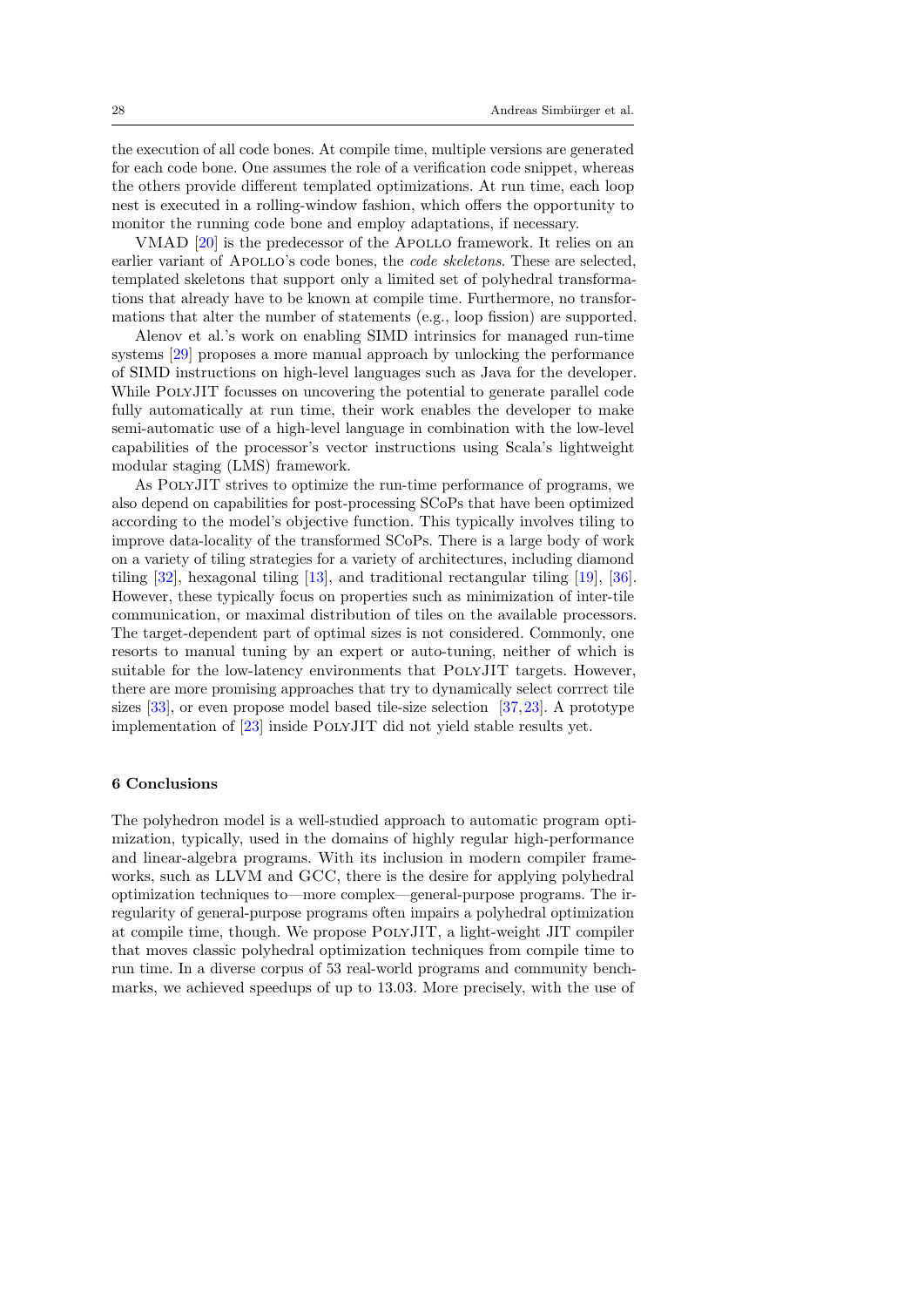multi-versioning and run-time knowledge, we were able to improve the performance of 122 SCoPs with speedups between  $-23.67$  and 57.69. Not surprisingly, classic polyhedral programs showed large speedups in our experiments, even in the presence of PolyJIT's run-time overhead. This is mainly due to task parallelism and data-locality optimization, in conjunction with sufficient execution time spent inside SCoPs. While programs beyond the polyhedral domain scaled less well for task parallelism, data-locality optimization still yielded considerable speedups.

Overall, PolyJIT's results demonstrate that automatic program optimization based on the polyhedral model can yield promising results when applied to general-purpose programs.

## References

- <span id="page-28-7"></span>1. Android Developers: Art and Dalvik (2016). [https://source.android.com/devices/](https://source.android.com/devices/tech/dalvik/) [tech/dalvik/](https://source.android.com/devices/tech/dalvik/)
- <span id="page-28-0"></span>2. Banerjee, U.: Loop nest parallelization. In: D. Padua, et al. (eds.) Encyclopedia of Parallel Computing, vol. 2, pp. 1068–1079. Springer (2011)
- <span id="page-28-5"></span>3. Bastoul, C.: Code generation in the polyhedral model is easier than you think. In: Proc. 13th Int'l Conf. on Parallel Architectures and Compilation Techniques (PACT), pp. 7–16. IEEE Computer Society (2004)
- <span id="page-28-2"></span>4. Bondhugula, U., Baskaran, M., Krishnamoorthy, S., Ramanujam, J., Rountev, A., Sadayappan, P.: Automatic transformations for communication-minimized parallelization and locality optimization in the polyhedral model. In: Proc. 17th Int'l Conf. on Compiler Construction (CC). Springer (2008)
- <span id="page-28-3"></span>5. Bondhugula, U., Hartono, A., Ramanujam, J., Sadayappan, P.: A practical automatic polyhedral program optimization system. In: Proc. 29th ACM SIGPLAN Conf. on Programming Language Design and Implementation (PLDI). ACM (2008)
- <span id="page-28-12"></span>6. Caamaño, J.M.M., Selva, M., Clauss, P., Baloian, A., Wolff, W.: Full runtime polyhedral optimizing loop transformations with the generation, instantiation, and scheduling of code-bones. Concurrency and Computation: Practice and Experience 29(15), 4192:1– 4192:16. Special Issue on Euro-Par 2016
- <span id="page-28-10"></span>7. Che, S., Boyer, M., Meng, J., Tarjan, D., Sheaffer, J.W., Lee, S.H., Skadron, K.: Rodinia: A benchmark suite for heterogeneous computing. In: Proc. IEEE Int'l Symp. on Workload Characterization (IISWC), pp. 44–54. IEEE Computer Society (2009)
- <span id="page-28-8"></span>8. Cook, S.: CUDA Programming: A Developer's Guide to Parallel Computing with GPUs. Morgan Kaufmann (2013)
- <span id="page-28-6"></span>9. Davis, M.: Hilbert's tenth problem is unsolvable. American Mathematical Monthly 80(3), 233–269 (1973)
- <span id="page-28-11"></span>10. FFmpeg Developers: FFmpeg Automated Testing Environment (2016). [https://www.](https://www.ffmpeg.org/fate.html) [ffmpeg.org/fate.html](https://www.ffmpeg.org/fate.html)
- <span id="page-28-9"></span>11. Duran, A., Teruel, X., Ferrer, R., Martorell, X., Ayguade, E.: Barcelona OpenMP Tasks Suite: A set of benchmarks targeting the exploitation of task parallelism in OpenMP. In: Intl. Conf. on Parallel Processing (ICPP), pp. 124–131 (2009)
- <span id="page-28-1"></span>12. Feautrier, P., Lengauer, C.: Polyhedron model. In: D. Padua, et al. (eds.) Encyclopedia of Parallel Computing, vol. 4, pp. 1581–1592. Springer (2011)
- <span id="page-28-13"></span>13. Grosser, T., Cohen, A., Holewinski, J., Sadayappan, P., Verdoolaege, S.: Hybrid hexagonal/classical tiling for GPUs. In: Proc. 12th Int'l. Symp. on Code Generation and Optimization (CGO). ACM (2014). Article 66, 10 pp.
- <span id="page-28-4"></span>14. Grosser, T., Größlinger, A., Lengauer, C.: Polly – Performing polyhedral optimizations on a low-level intermediate representation. Parallel Processing Letters (PPL) 22(4) (2012). 28 pp.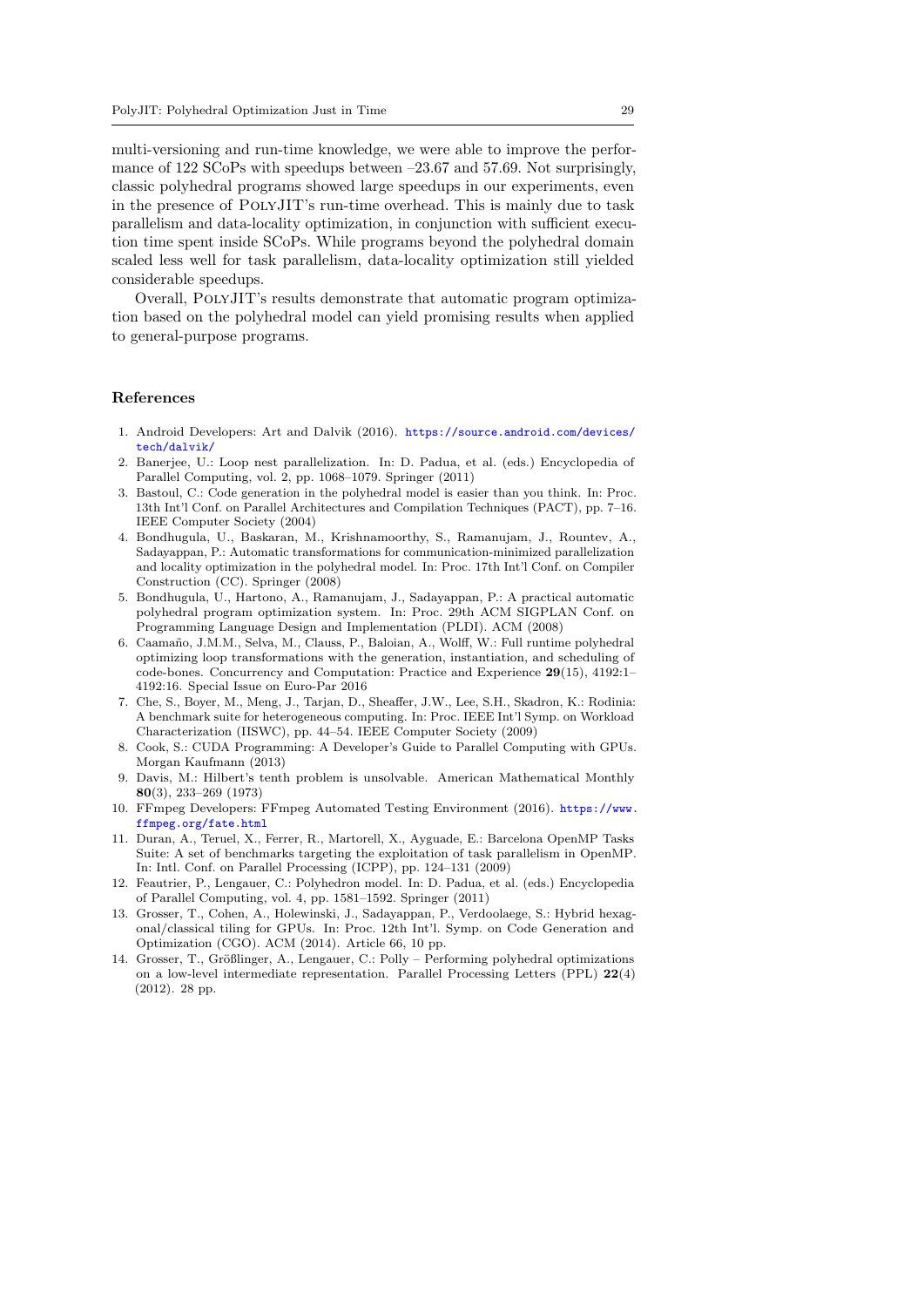- <span id="page-29-13"></span>15. Grosser, T., Ramanujam, J., Pouchet, L.N., Sadayappan, P., Pop, S.: Optimistic delinearization of parametrically sized arrays. In: Proc. 29th ACM Int'l Conf. on Supercomputing (ICS), pp. 351–360. ACM (2015)
- <span id="page-29-0"></span>16. Grosser, T., Zheng, H., Alor, R., Simbürger, A., Größlinger, A., Pouchet, L.N.: Polly – Polyhedral optimization in LLVM. In: C. Alias, C. Bastoul (eds.) Proc. First Int'l Workshop on Polyhedral Compilation Techniques (IMPACT). INRIA Grenoble Rhône-Alpes (2011). 6 pages
- <span id="page-29-2"></span>17. Größlinger, A.: The challenges of non-linear parameters and variables in automatic loop parallelisation. Doctoral thesis, Department of Computer Science and Mathematics, University of Passau (2009)
- <span id="page-29-12"></span>18. Hintze, J.L., Nelson, R.D.: Violin plots: A box plot-density trace synergism. The American Statistician 52(2), 181–184 (1998)
- <span id="page-29-18"></span>19. Irigoin, F.: Tiling. In: D. Padua, et al. (eds.) Encyclopedia of Parallel Computing, vol. 4, pp. 2041–2049. Springer (2011)
- <span id="page-29-15"></span>20. Jimborean, A.: Adapting the polytope model for dynamic and speculative parallelization. Doctoral thesis, Image Sciences, Computer Sciences and Remote Sensing Laboratory, University of Strasbourg (2012)
- <span id="page-29-8"></span>21. Jimborean, A., Loechner, V., Clauss, P.: Handling multi-versioning in LLVM: Code tracking and cloning. In: Proc. Int'l Workshop on Intermediate Representations (WIR). IEEE Computer Society (2011)
- <span id="page-29-5"></span>22. Lattner, C., Adve, V.: LLVM: A compilation framework for lifelong program analysis & transformation. In: Proc. Second Int'l Symp. on Code Generation and Optimization (CGO), pp. 75–86. IEEE Computer Society (2004)
- <span id="page-29-20"></span>23. Mehta, S., Beeraka, G., Yew, P.: Tile size selection revisited. ACM Trans. on Architecture and Code Optimization (TACO) 10(4), 35:1–35:27 (2013)
- <span id="page-29-4"></span>24. Paleczny, M., Vick, C., Click, C.: The Java Hotspot server compiler. In: Proc. 1st Symp. on Java Virtual Machine Research and Technology (JVM). USENIX Association (2001). 13 pages
- <span id="page-29-11"></span>25. Pozo, R., Miller, B.R.: SciMark2 (2017). <http://math.nist.gov/scimark2>
- <span id="page-29-3"></span>26. Simbürger, A., Apel, S., Größlinger, A., Lengauer, C.: The potential of polyhedral optimization: An empirical study. In: Proc. 28th IEEE/ACM Int'l Conf. on Automated Software Engineering (ASE), pp. 508–518. IEEE Computer Society (2013)
- <span id="page-29-10"></span>27. Simbürger, A., Größlinger, A.: On the variety of static control parts in real-world programs: from affine via multi-dimensional to polynomial and just-in-time. In: Proc. 4th Int'l Workshop on Polyhedral Compilation Techniques (IMPACT) (2014)
- <span id="page-29-9"></span>28. Simbürger, A., Sattler, F., Größlinger, A., Lengauer, C.: BenchBuild: A large-scale empirical-research toolkit. Tech. Rep. MIP-1602, Faculty of Computer Science and Mathematics, University of Passau (2016). 6 pages
- <span id="page-29-16"></span>29. Stojanov, A., Toskov, I., Rompf, T., Püschel, M.: SIMD intrinsics on managed language runtimes. In: Proc. 15th Int'l. Symp. on Code Generation and Optimization (CGO), pp. 2–15. ACM (2018)
- <span id="page-29-6"></span>30. Stone, J.E., Gohara, D., Shi, G.: OpenCL: A parallel programming standard for heterogeneous computing systems. IEEE Design and Test 12(3), 66–73 (2010)
- <span id="page-29-14"></span>31. Streit, K., Hammacher, C., Zeller, A., Hack, S.: Sambamba: A runtime system for online adaptive parallelization. In: B. Franke (ed.) Proc. 21st Int'l Conf. on Compiler Construction (CC), pp. 240–243. Springer (2012)
- <span id="page-29-17"></span>32. Strzodka, R., Shaheen, M., Pajak, D., Seidel, H.P.: Cache accurate time skewing in iterative stencil computations. In: Proc. Int'l Conf. on Parallel Processing (ICPP), pp. 571–581. IEEE Computer Society (2011)
- <span id="page-29-19"></span>33. Tavarageri, S., Pouchet, L., Ramanujam, J., Rountev, A., Sadayappan, P.: Dynamic selection of tile sizes. In: Proc. 18th Int'l Conf. on High Performance Computing (HiPC), pp. 1–10 (2011)
- <span id="page-29-1"></span>34. Trifunovic, K., Cohen, A., Edelsohn, D., Li, F., Grosser, T., Jagasia, H., Ladelsky, R., Pop, S., Sjödin, J., Upadrasta, R.: GRAPHITE two years after: First lessons learned from real-world polyhedral compilation. In: Proc. Int'l Workshop on GCC Research Opportunities (GROW), pp. 1–13 (2010). <http://ctuning.org/workshop-grow10>
- <span id="page-29-7"></span>35. Vanhatalo, J., Völzer, H., Koehler, J.: The refined process structure tree. Data & Knowledge Engineering 68(9), 793–818 (2009)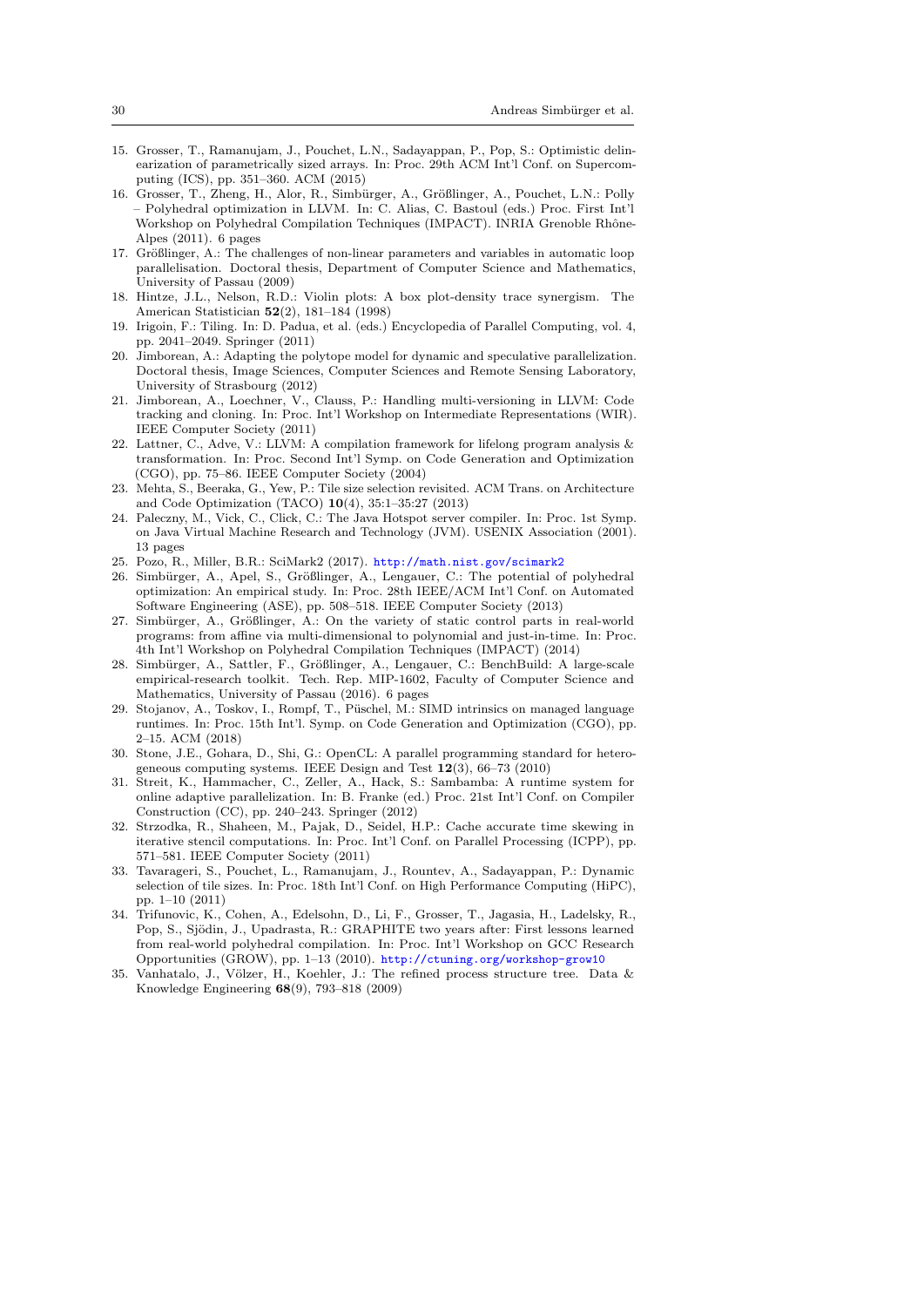- <span id="page-30-0"></span>36. Xue, J.: Loop tiling for parallelism, vol. 575. Springer Science & Business Media (2012)
- <span id="page-30-1"></span>37. Yuki, T., Renganarayanan, L., Rajopadhye, S.V., Anderson, C., Eichenberger, A.E., O'Brien, K.: Automatic creation of tile size selection models. In: Proc. 8th Int'l Symp. on Code Generation and Optimization (CGO), pp. 190–199 (2010)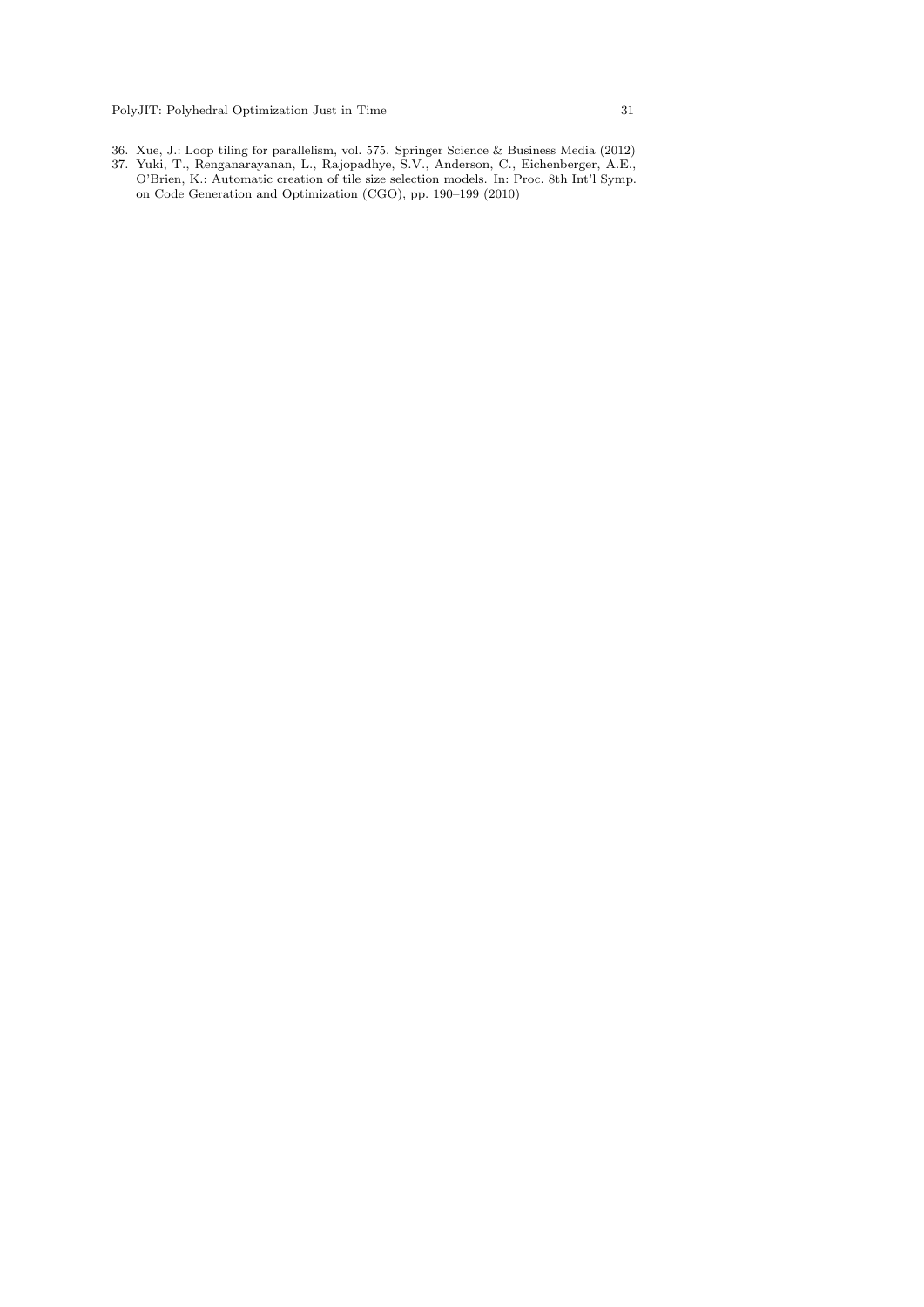<span id="page-31-0"></span>

|                                                  |                  |                  |                              |              |              |                               |                                  |                              |               |                     | $T_{dyn\_spec\_delin}[s]$ |
|--------------------------------------------------|------------------|------------------|------------------------------|--------------|--------------|-------------------------------|----------------------------------|------------------------------|---------------|---------------------|---------------------------|
|                                                  |                  |                  |                              |              |              |                               |                                  |                              |               |                     |                           |
|                                                  |                  |                  |                              |              |              |                               |                                  | hits                         |               | $T_{stat\_poly}[s]$ |                           |
|                                                  |                  | $_{stay}$        | $dyn\_delin$                 | P.           | bs.          | variants                      | blocked                          |                              |               |                     |                           |
|                                                  | stat             |                  |                              |              |              |                               |                                  | cache.                       | $T_{stat}[s]$ |                     |                           |
|                                                  | S                | S                | S                            | $_{\rm E}$   | °C           |                               |                                  |                              |               |                     |                           |
| BENCHBUILD (COMPILATION, ENCRYPTION, SCIENTIFIC) |                  |                  |                              |              |              |                               |                                  |                              |               |                     |                           |
| scimark                                          | $-1$             | $-1.0$           | 1.0                          | 43.3         | 8            | $\overline{4}$                | $\overline{4}$                   | $\bf{0}$                     | 31.5          | 31.4                | 31.6                      |
| libressl                                         | $-3.0$           | $-2.9$           | $\mathbf 1$                  | 24.1         | 26.0         | 10                            | 10                               | $\bf{0}$                     | 5.2           | 5.4                 | 15.4                      |
| lua                                              | $-2.0$           | $-2.0$           | $-1.0$                       | 11.9         | 13.1         | $\overline{4}$                | $\overline{4}$                   | $\boldsymbol{0}$             | 19.9          | 20.0                | 40.5                      |
| <b>BOTS</b>                                      |                  |                  |                              |              |              |                               |                                  |                              |               |                     |                           |
| fft                                              | 1.5              | 1.5              | 1.0                          | 80.8         | 4.0          | $\mathbf{1}$                  | $\,1$                            | 0                            | 10.3          | 10.3                | 7.1                       |
| sparselu                                         | $-5.2$           | $-6.8$           | $1.3\,$                      | 69.5         | 26.5         | 301                           |                                  | 98 921 000                   | 12.5          | 9.6                 | 65.2                      |
| alignment<br>floorplan                           | $-1.1$<br>$-2.0$ | $-1.1$<br>$-2.1$ | $\mathbf{1}$<br>1.0          | 36.4<br>12.5 | 3.7<br>13.4  | $\overline{4}$<br>6           | $\overline{2}$<br>6              | $\overline{2}$<br>0          | 23.2<br>21.5  | 23.2<br>21.2        | 26.0<br>43.6              |
|                                                  |                  |                  |                              |              |              |                               |                                  |                              |               |                     |                           |
| MSB (ASC_SEQUOIA, BULLET, COYOTEBENCH, TSVC)     |                  |                  |                              |              |              |                               |                                  |                              |               |                     |                           |
| IRSmk                                            | $-1.0$           | $-1.0$           | $^{-1}$                      | 98.2         | 1.5          | $\mathbf 1$                   | $\mathbf 1$                      | $\mathbf{0}$                 | 3.8           | 3.8                 | 3.8                       |
| Recurrences<br>StatementReordering               | $-1.0$<br>$-1.1$ | $-1.0$<br>$-1.1$ | $\mathbf{1}$<br>$\mathbf{1}$ | 96.9<br>94.7 | 1.6<br>2.6   | 6<br>6                        | 6<br>6                           | 0<br>$\bf{0}$                | 8.3<br>6.5    | 8.3<br>6.5          | 8.6<br>7.0                |
| NodeSplitting                                    | $-1.1$           | $-1.1$           | $\mathbf{1}$                 | 94.2         | 3.2          | 12                            | 12                               | $\bf{0}$                     | 7.0           | 7.0                 | 7.6                       |
| IndirectAddressing                               | 6.7              | 6.7              | $\mathbf{1}$                 | 90.7         | 5.3          | $\overline{2}$                | $\overline{2}$                   | 0                            | 6.9           | 6.9                 | 1.0                       |
| Expansion                                        | $-1.1$           | $-1.2$           | $\mathbf{1}$                 | 88.8         | 7.5          | 24                            | 20                               | 640                          | 5.9           | 5.8                 | 6.6                       |
| Equivalencing                                    | $-1.2$           | $-1.2$           | 1                            | 85.1         | 8.3          | 20                            | 20                               | $\mathbf{0}$                 | 3.3           | 3.4                 | 4.1                       |
| LoopRestructuring                                | 1.3              | $-1.3$<br>$-1.2$ | $1\,.1$<br>1.1               | 80.0<br>76.3 | 18.8<br>18.6 | 18<br>28                      | 6<br>16                          | 22400<br>49 400              | 8.5<br>6.1    | 5.1<br>6.7          | 6.8<br>8.0                |
| LinearDependence<br>InductionVariable            | $-1.3$<br>$-1.1$ | $-1.2$           | $-1.1$                       | 74.1         | 7.0          | 14                            | 10                               | 7700                         | 7.3           | 7.0                 | 8.4                       |
| ControlFlow                                      | $-1.1$           | $-1.2$           | $-1.0$                       | 63.3         | 11.0         | 34                            | 18                               | 27372                        | 7.4           | 6.9                 | 8.2                       |
| CrossingThresholds                               | $-1.2$           | $-1.1$           | $- \, 1$                     | 57.1         | 6.1          | 12                            | 8                                | 4402                         | 6.1           | 6.4                 | 7.2                       |
| ControlLoops                                     | $-1.1$           | $-1.1$           | $-1.0$                       | 53.7         | 4.3          | 20                            | 20                               | $\bf{0}$                     | 6.6           | 6.5                 | 7.3                       |
| Symbolics                                        | $-1.3$           | $-1.2$           | 1.0                          | 47.6         | 4.9          | 6                             | 6                                | $\bf{0}$                     | 4.2           | 4.4                 | 5.3                       |
| lpbench<br>Reductions                            | $-4.0$<br>6.3    | $-4.0$<br>6.3    | $-1.0$<br>1                  | 43.9<br>42.4 | 20.1<br>3.2  | 4<br>$\overline{4}$           | 3<br>$\overline{4}$              | $\,1$<br>$\mathbf{0}$        | 2.3<br>10.9   | 2.3<br>10.9         | 9.1<br>1.7                |
| GlobalDataFlow                                   | $-2.1$           | $-2.1$           | $-1.0$                       | 32.3         | 14.3         | 12                            | 12                               | $\Omega$                     | 8.8           | 8.8                 | 18.6                      |
| bullet                                           | $-2.0$           | $-2.0$           | $-1.0$                       | 13.8         | 14.6         | 22                            | 22                               | $\bf{0}$                     | 5.7           | 5.7                 | 11.4                      |
| POLYBENCH                                        |                  |                  |                              |              |              |                               |                                  |                              |               |                     |                           |
| ludcmp                                           | 4.0              | $-1.1$           | $\mathbf 1$                  | 99.2         | 0.8          | $\overline{2}$                | $\overline{0}$                   | $\overline{2}$               | 306.0         | 67.8                | 76.2                      |
| nussinov                                         | $-1.3$           | $-1.3$           | $\mathbf 1$                  | 92.0         | 0.2          | $\,1\,$                       | $\overline{0}$                   | $\,1$                        | 68.4          | 68.4                | 88.7                      |
| floyd-warshall                                   | $-1.1$           | $-1.0$           | 6.7                          | 91.9         | 0.3          | $\mathbf 1$                   | $\bf{0}$                         | $\,1$                        | 168.2         | 175.6               | 179.2                     |
| symm                                             | $-1.0$           | 1.0              | 1                            | 89.3         | 0.6          | $\mathbf 1$                   | $\mathbf{0}$                     | 1                            | 30.1          | 31.2                | 30.3                      |
| cholesky                                         | 6.0              | $-1.4$           | 1.1                          | 87.5         | 0.8          | $\overline{2}$                | $\mathbf{0}$                     | 4000                         | 260.4         | 31.2                | 43.1                      |
| jacobi-2d<br>heat-3d                             | $-1.1$<br>1.7    | $-2.9$<br>1.7    | $-1.2$<br>$-1.0$             | 81.1<br>81.0 | 0.6<br>2.1   | $\mathbf 1$<br>$\mathbf 1$    | $\overline{0}$<br>0              | $\,1\,$<br>$\,1$             | 35.6<br>67.3  | 13.7<br>67.4        | 40.2<br>39.6              |
| seidel-2d                                        | 4.1              | 4.1              | 1.9                          | 74.2         | 0.6          | $\mathbf 1$                   | $\overline{0}$                   | 1                            | 248.3         | 249.0               | 61.0                      |
| $\mathbf{1}_{11}$                                | 12.9             | 3.4              | $1\,.1$                      | 56.4         | 2.4          | $\overline{2}$                | $\overline{0}$                   | $\overline{2}$               | 319.2         | 83.0                | 24.6                      |
| gemm                                             | 2.0              | $-1.1$           | 2.4                          | 32.5         | 2.8          | $\mathbf{1}$                  | $\mathbf{0}$                     | $\,1$                        | 13.2          | 6.0                 | 6.5                       |
| gramschmidt                                      | 4.2              | 1.2              | $1.3\,$                      | 31.9         | 2.4          | $\mathbf{1}$                  | $\overline{0}$                   | $\mathbf 1$                  | 48.6          | 13.2                | 11.5                      |
| syr2k<br>correlation                             | 6.0<br>8.8       | $-1.0$<br>1.5    | 1.0<br>1.1                   | 28.1<br>26.0 | 2.8<br>6.5   | $\mathbf 1$<br>$\overline{2}$ | $\bf{0}$<br>$\overline{0}$       | $\,1$<br>$\mathcal{D}$       | 47.6<br>55.4  | 7.6<br>9.3          | 7.9<br>6.3                |
| 3mm                                              | 8.8              | 1.6              | 4.4                          | 25.4         | 8.2          | $\mathbf{1}$                  | $\overline{0}$                   | $\mathbf{1}$                 | 52.0          | 9.4                 | 5.9                       |
| 2mm                                              | 7.0              | 1.6              | 3.3                          | 20.2         | 5.6          | $\mathbf 1$                   | 0                                | $\,1$                        | 40.8          | 9.4                 | 5.8                       |
| $t$ rmm                                          | 3.1              | $-1.1$           | $-1.2$                       | 18.6         | 1.7          | $\mathbf{1}$                  | $\overline{0}$                   | $\,1\,$                      | 23.0          | 6.6                 | 7.4                       |
| doitgen                                          | 1.1              | 1.1              | $-1.2$                       | 18.1         | 0.9          | $\mathbf{1}$                  | $\overline{0}$                   | $\,1$                        | 17.2          | 17.7                | 16.3                      |
| covariance<br>syrk                               | 6.1<br>3.3       | $6.2\,$<br>1.1   | 1.1<br>1.1                   | 17.7<br>17.0 | 4.4<br>3.3   | 1<br>$\mathbf{1}$             | $\overline{0}$<br>$\overline{0}$ | $\mathbf{1}$<br>$\mathbf{1}$ | 58.2<br>21.9  | 59.0<br>6.9         | 9.5<br>6.6                |
| SPEC CPU2006                                     |                  |                  |                              |              |              |                               |                                  |                              |               |                     |                           |
|                                                  |                  |                  |                              |              |              |                               |                                  |                              |               |                     |                           |
| 470.1 <sub>bm</sub><br>473.astar                 | $-1.2$<br>1.5    | 1.1<br>1.5       | 1.0<br>$\mathbf{1}$          | 80.0<br>28.4 | 18.2<br>0.4  | 3<br>$\mathbf 1$              | $\mathbf 1$<br>$\mathbf 1$       | 22<br>$\mathbf{0}$           | 2.7<br>9.0    | 3.4<br>9.0          | 3.2<br>6.2                |
| SSB (McGILL, SHOOTOUT, MISC)                     |                  |                  |                              |              |              |                               |                                  |                              |               |                     |                           |
| $flops-2$                                        | $-1.1$           | $-1.1$           | $-1$                         | 93.6         | 6.3          | $\mathbf 1$                   | 0                                | $\,1$                        | 1.0           | 1.0                 | 1.1                       |
| $\arg 3$                                         | $-1.4$           | $-2.7$           | $-1$                         | 57.7         | 5.9          | $\overline{2}$                | $\,1$                            | $\mathbf 1$                  | 1.2           | 0.6                 | 1.6                       |
| oourafft                                         | $-4.8$           | $-4.8$           | 2.0                          | 36           | 30.5         | 8                             | 6                                | 300 000                      | 3.4           | 3.4                 | 16.5                      |
| gramschmidt                                      | 3.1              | 2.3              | 1.2                          | 20.0         | 20.9         | $\mathbf 1$                   | $\overline{0}$                   | $\mathbf{1}$                 | 3.1           | 2.4                 | 1.0                       |
| flops<br>chomp                                   | 1.8<br>$-2.1$    | 1.8<br>$-2.1$    | $\,1\,$<br>1.0               | 12.5<br>12.4 | 0.6<br>15.0  | $\overline{2}$<br>3           | $\overline{2}$<br>3              | 0<br>0                       | 6.3<br>1.8    | 6.1<br>1.8          | 3.5<br>3.7                |
| ReedSolomon                                      | $-2.3$           | $-2.2$           | 1.0                          | 8.6          | 27.7         | 6                             | 3                                | 450000                       | 4.7           | 4.9                 | 10.8                      |
|                                                  |                  |                  |                              |              |              |                               |                                  |                              |               |                     |                           |

Table 2: Subject programs and benchmarks used in the evaluation of PolyJIT. A comprehensive introduction to all measures used in the table can be found in Section [4.2.](#page-12-0)  $S_{O3}$ ,  $S_P$ , and  $S_{Jns}$  denote the speedup over the baseline configurations stat, stat\_polly, and dyn\_delin. EC describes the fraction of the total execution time spent inside SCoPs in %. overhead coverage (OC) describes the fraction of the total execution time spent compiling at run time in %. C count the number of times PolyJIT was able to serve a function request from its internal cache. Furthermore, we list the total execution times  $T_{stat}$ , and  $T_{stat\_poly}$  of the two baseline configurations, and  $T_{dyn\_spec\_delin}$  of the configuration  $dyn\_spec\_delin$  in seconds.